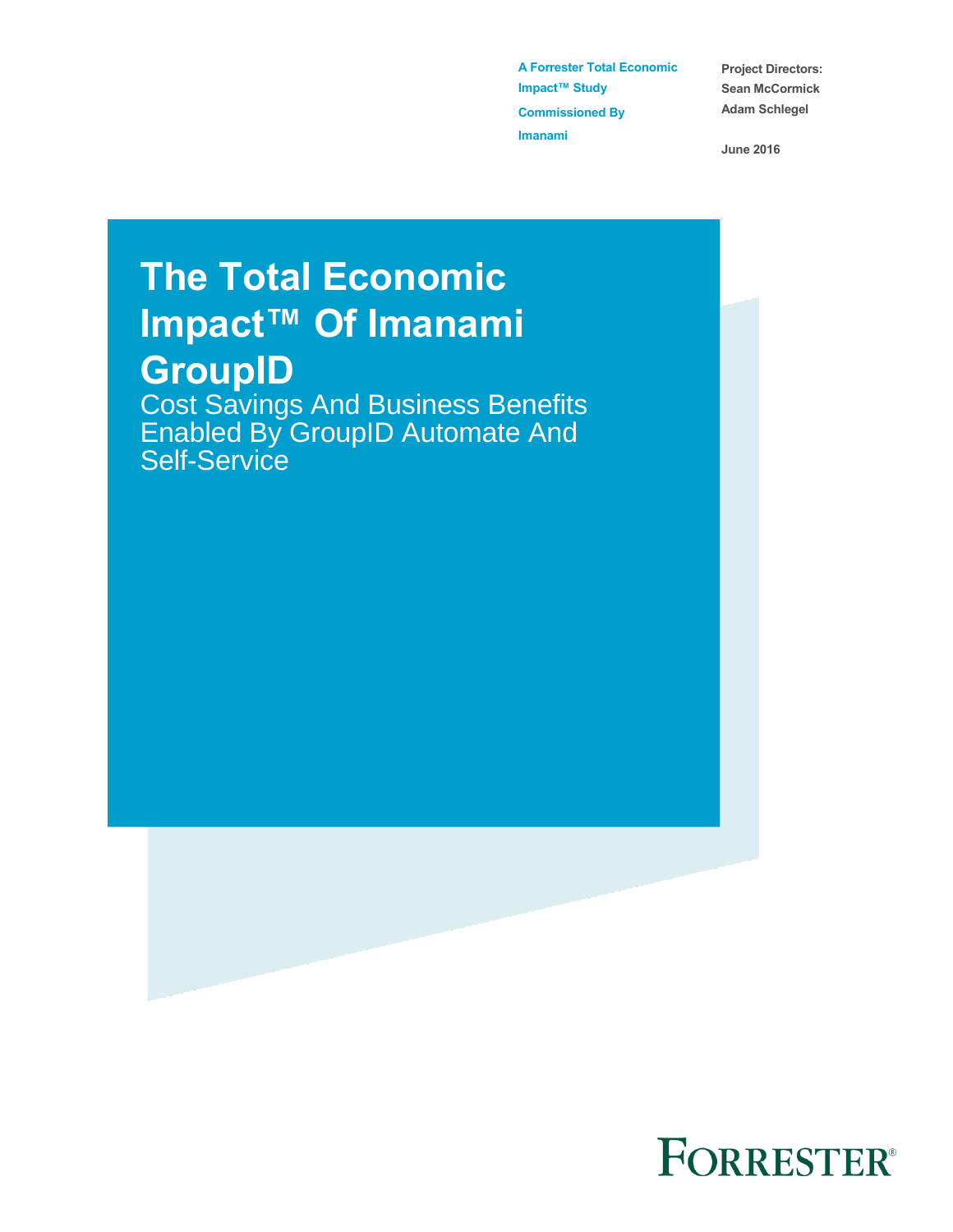### **Table Of Contents**

| Appendix B: Forrester And The Age Of The Customer  21 |  |
|-------------------------------------------------------|--|
|                                                       |  |
|                                                       |  |

#### **ABOUT FORRESTER CONSULTING**

Forrester Consulting provides independent and objective research-based consulting to help leaders succeed in their organizations. Ranging in scope from a short strategy session to custom projects, Forrester's Consulting services connect you directly with research analysts who apply expert insight to your specific business challenges. For more information, visit forrester.com/consulting.

© 2016, Forrester Research, Inc. All rights reserved. Unauthorized reproduction is strictly prohibited. Information is based on best available resources. Opinions reflect judgment at the time and are subject to change. Forrester®, Technographics®, Forrester Wave, RoleView, TechRadar, and Total Economic Impact are trademarks of Forrester Research, Inc. All other trademarks are the property of their respective companies. For additional information, go to www.forrester.com.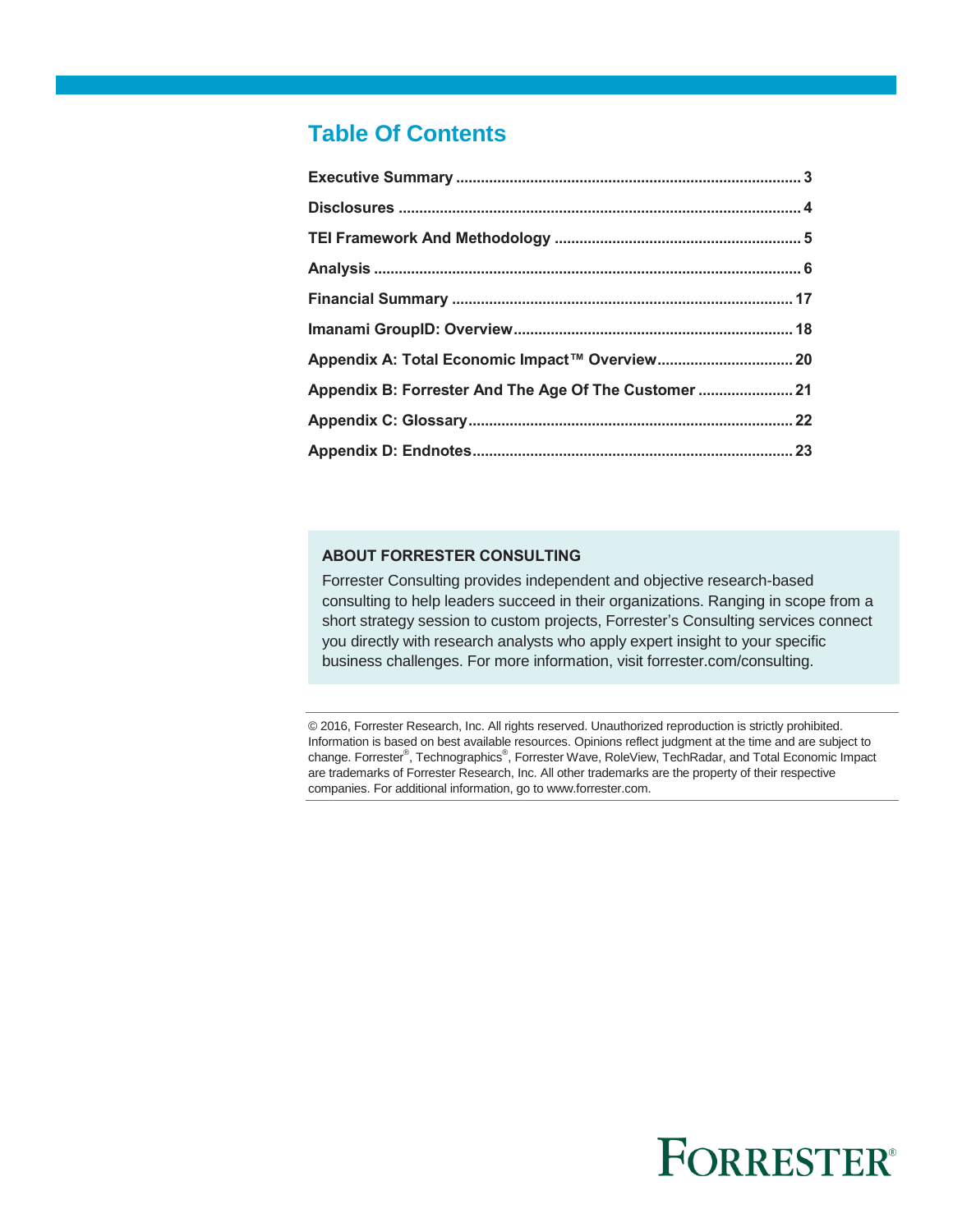### <span id="page-2-0"></span>**Executive Summary**

Imanami commissioned Forrester Consulting to conduct a Total Economic Impact™ (TEI) study and examine the potential return on investment (ROI) enterprises may realize by deploying GroupID. The purpose of this study is to provide readers with a framework to evaluate the potential financial impact of GroupID Automate and Self-Service and the impact on an organization's Active Directory (AD) management strategy.

Imanami GroupID Automate software allows organizations to create smart distribution lists and Active Directory security groups by using customizable parameters to ensure these lists and groups are always up to date and accurate. Where Automate is not utilized, Imanami GroupID Self-Service helps **Imanami GroupID helps organizations achieve Active Directory group management process efficiencies while reducing IT support ticket expenses.** 

**Over a three-year period, a composite organization with 25,000 employees can expect to:** 

- **Increase Active Directory group management process efficiencies attributable to the GroupID Automate module by \$1.5 million.**
- **Reduce group management IT support ticket costs by \$3.2 million.**

remove the dependencies and tasks on IT to create, update, and delete distribution lists and security groups by delegating the responsibility to business administrators or managers, saving time and improving accuracy.

In order to better understand the benefits, costs, and risks associated with a GroupID Automate and Self-Service implementation, Forrester interviewed several customers with multiple years of experience using Imanami's GroupID solution for its Active Directory environment. Prior to GroupID, these customers had implemented a number of disparate point solutions or used time-consuming manual processes to maintain their organization's security groups and distribution lists. This not only created process inefficiencies but also resulted in perpetual security group and distribution list inaccuracy, leading to security risks. With GroupID, customers were able to automate the process of removing or updating security groups and distribution lists when their employees discontinued employment or changed roles within the organization, respectively. In addition, GroupID allowed customers to shift accountability and responsibility for ongoing security group and distribution management away from IT to business administrators within the functional business units. Said one enterprise's services and support manager: "Some of our larger departments that support all of our customers have employees that are constantly maintaining their distribution list manually. Now, with GroupID, they no longer have to manage the lists, saving them huge amounts of time."

#### **IMANAMI REDUCES IT SUPPORT COSTS THROUGH AUTOMATION AND DELEGATION**

Our interviews with four existing customers and subsequent financial analysis found that a composite organization based on these interviewed organizations experienced the risk-adjusted ROI, benefits, and costs shown in Figure 1.<sup>1</sup>



Source: Forrester Research, Inc.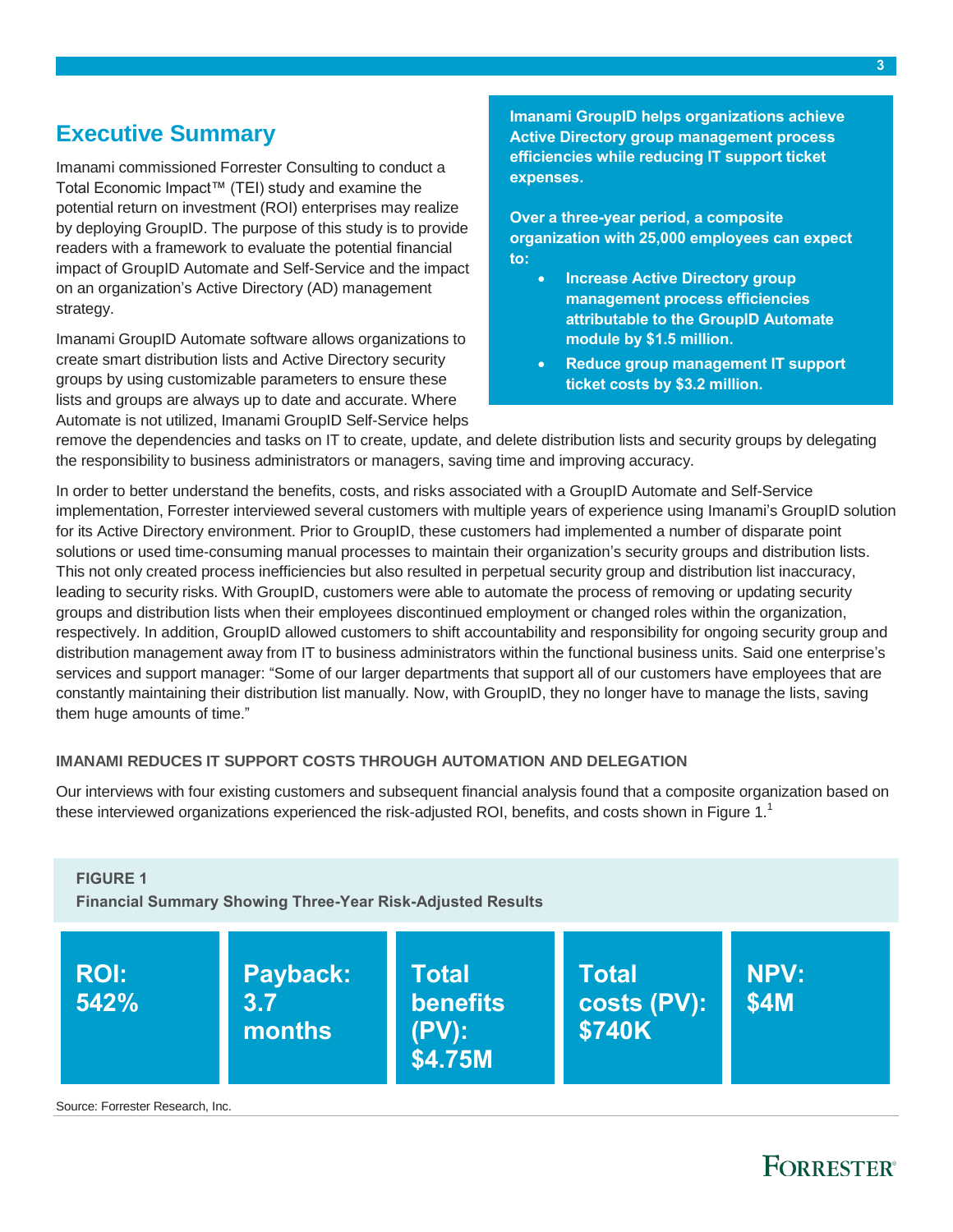**Benefits.** The composite organization experienced the following risk and present value-adjusted benefits:

- **Group management process efficiencies achieved through automation of \$1.5 million.** By automating the process of purging distribution lists of former employees and contractors, as well as updating security groups and Active Directory memberships when employees change roles inside the organization, the composite organization avoided 22,000 hours in annual business and IT employee labor costs.
- **Group management IT support ticket cost avoidance of \$3.2 million.** By delegating responsibility and accountability for initial distribution list creation and ongoing list management to the functional business units, the organization reduced 78,000 help desk support tickets annually.

**Costs.** The composite organization experienced the following risk and present value-adjusted costs:

- **Imanami software licensing and maintenance fees of \$471,000.** These are initial, one-time per-user fees paid to Imanami for perpetual Automate and Self-Service licenses and ongoing annual maintenance.
- **Internal labor cost for system integration and deployment of \$32,000.** This one-time, initial expense includes business and IT labor used during the integration and deployment of GroupID's Self-Service and Automate modules.
- **Change management and training expenses of \$237,000.** These fees were incurred during the initial design and setup of the automated security groups and distribution lists and include the cost of developing training materials and rolling out a training curriculum to business users in order to ensure effective use of the self-serve tool. It's important to note that Imanami includes services to aid in initial design, setup, and training at no additional charge.

### <span id="page-3-0"></span>**Disclosures**

The reader should be aware of the following:

- **›** The study is commissioned by Imanami and delivered by Forrester Consulting. It is not meant to be used as a competitive analysis.
- **›** Forrester makes no assumptions as to the potential ROI that other organizations will receive. Forrester strongly advises that readers use their own estimates within the framework provided in the report to determine the appropriateness of an investment in Imanami GroupID Automate and Self-Service.
- **›** Imanami reviewed and provided feedback to Forrester, but Forrester maintains editorial control over the study and its findings and does not accept changes to the study that contradict Forrester's findings or obscure the meaning of the study.
- **›** Imanami provided the customer names for the interviews but did not participate in the interviews.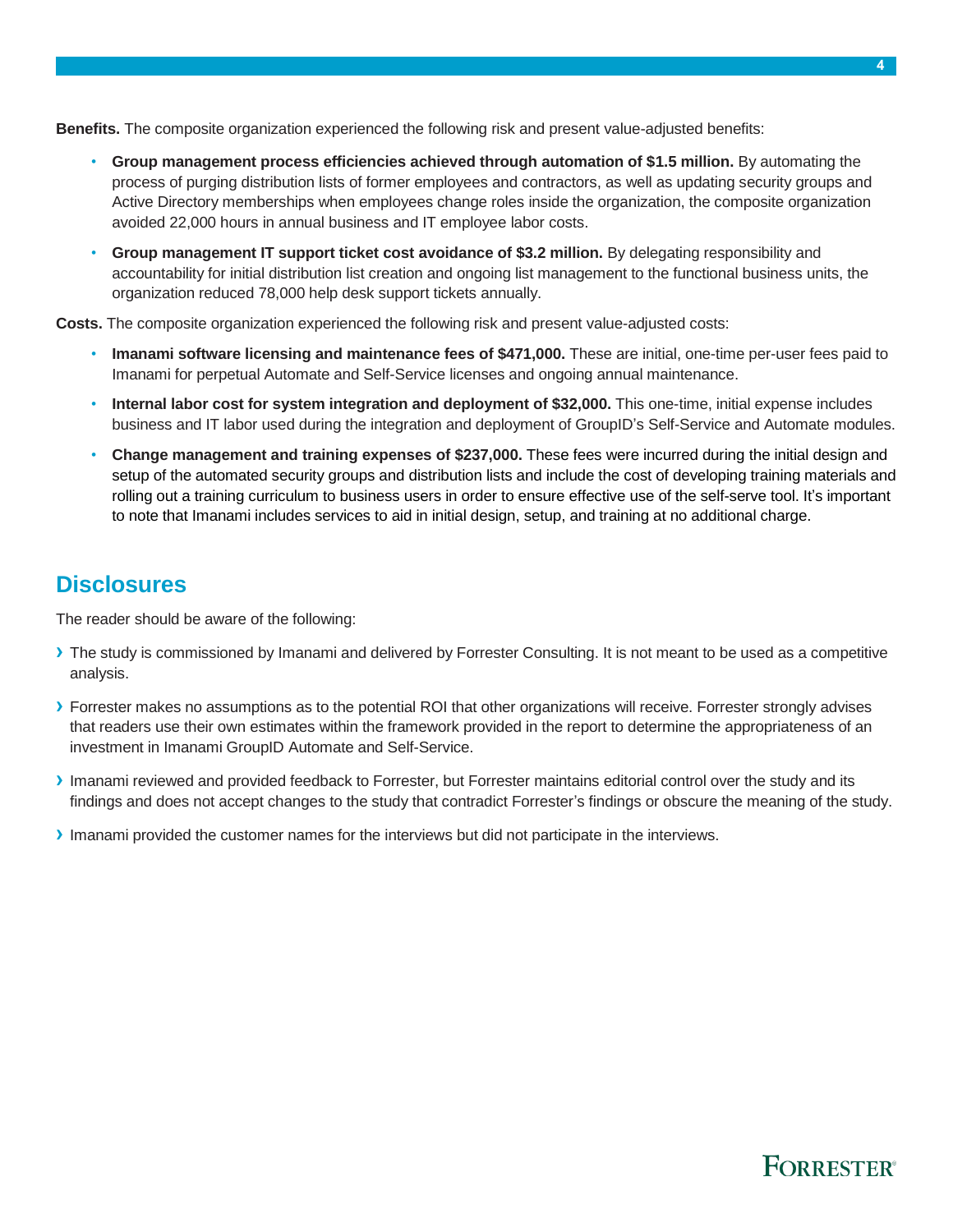### <span id="page-4-0"></span>**TEI Framework And Methodology**

#### **INTRODUCTION**

From the information provided in the interviews, Forrester has constructed a Total Economic Impact (TEI) framework for those organizations considering implementing Imanami GroupID. The objective of the framework is to identify the cost, benefit, flexibility, and risk factors that affect the investment decision.

#### **APPROACH AND METHODOLOGY**

Forrester took a multistep approach to evaluate the impact that Imanami GroupID can have on an organization (see Figure 2). Specifically, we:

- **›** Interviewed Imanami marketing and sales, along with Forrester analysts, to gather data relative to GroupID and the marketplace for identity, access, and group management products.
- **›** Interviewed four organizations currently using Imanami GroupID Self-Service and/or Automate to obtain data with respect to costs, benefits, and risks.
- **›** Designed a composite organization based on characteristics of the interviewed organizations (see the Analysis section of this document for a description of the organization).
- **›** Constructed a financial model representative of the interviews using the TEI methodology. The financial model is populated with the cost and benefit data obtained from the interviews as applied to the composite organization.
- **›** Risk-adjusted the financial model based on issues and concerns the interviewed organizations highlighted in interviews. Risk adjustment is a key part of the TEI methodology. While interviewed organizations provided cost and benefit estimates, some categories included a broad range of responses or had a number of outside forces that might have affected the results. For that reason, some cost and benefit totals have been risk-adjusted and are detailed in each relevant section.

Forrester employed four fundamental elements of TEI in modeling Imanami GroupID's service: benefits, costs, flexibility, and risks.

Given the increasing sophistication that enterprises have regarding ROI analyses related to IT investments, Forrester's TEI methodology serves to provide a complete picture of the total economic impact of purchase decisions. Please see Appendix A for additional information on the TEI methodology.



Source: Forrester Research, Inc.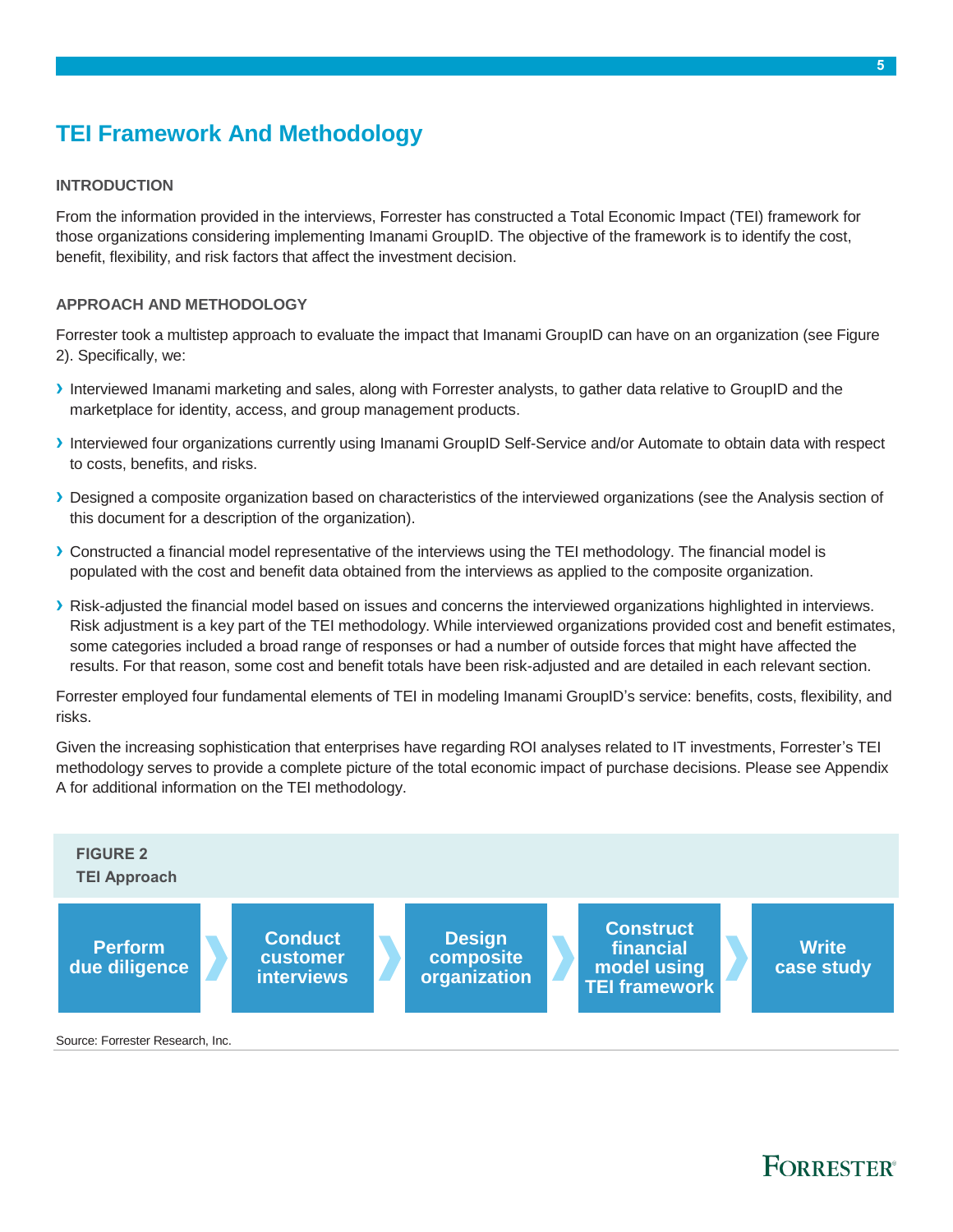### <span id="page-5-0"></span>**Analysis**

#### **COMPOSITE ORGANIZATION**

Forrester interviewed the following four Imanami Group ID customers for this case study:

- **› A North American upstream and midstream petroleum and natural gas company with approximately 4,500 employees and over \$20 billion in annual revenue.** This organization was formerly using three separate systems for Active Directory group management and saw the opportunity to consolidate these functions with one intuitive tool. Since the company leverages Active Directory for 70% to 80% of its applications, the company's environment was heavily dependent on the accuracy of Active Directory from both an authentication and authorization standpoint.
- **› A US-based independent software vendor and hosting company focused on the financial services sector with approximately 1,000 full-time equivalents (FTEs), including a number of independent contractors.** Having several disparate data systems throughout the organization and no central master data repository, the company's CTO tasked the IT organization to implement GroupID as part of a broader data management initiative.
- **› A global defense and aerospace company with approximately 65,000 employees, over 80,000 mailboxes, and revenue in excess of \$23 billion annually.** Due to the size of the organization, some of the company's distribution lists contained tens of thousands of customers, making it impossible to continually update these lists and security groups manually.
- **› A global NGO providing humanitarian and disaster relief across a highly distributed and continually churning**

*"We were duplicating information and efforts, and there was no centralized master source of our data throughout the company."*

~ Manager of enterprise services and support, ISV and hosting company in the financial services sector

*"Our environment is heavily dependent on Active Directory from both an authentication and authorization standpoint in application suites. Seventy to eighty percent of our applications leverage Active Directory."*

~Senior IT administrator, North American Oil & Gas firm

**employee and volunteer network.** With a large, constantly changing global volunteer network, the company needed an accurate and secure way to drive self-serve capabilities to the organization's distribution lists and security groups.

Based on the interviews, Forrester constructed a TEI framework, a composite company, and an associated ROI analysis that illustrates the areas financially affected. In building the composite organization, Forrester found that the GroupID Automate and Self-Service group management solutions were industry agnostic, with wide applicability across environments characterized by high employee churn and complex security group and distribution list requirements. The composite organization that Forrester synthesized from these results represents a US-based business-to-business (B2B) services company with 25,000 employees and contractors, including a significant field team presence across North America and internationally. The majority of the company's revenue is project based, and as such, 10% of its workforce is project-based independent contractors, which contributes to high turnover within the organization. The company currently has annual churn of 12% across its workforce.

With these constant organization changes, the company creates an average of 1,500 new distribution lists per month and makes updates to an average of 5,000 distribution lists per month as employees and contractors leave the organization or move to other engagements and departments within the organization.

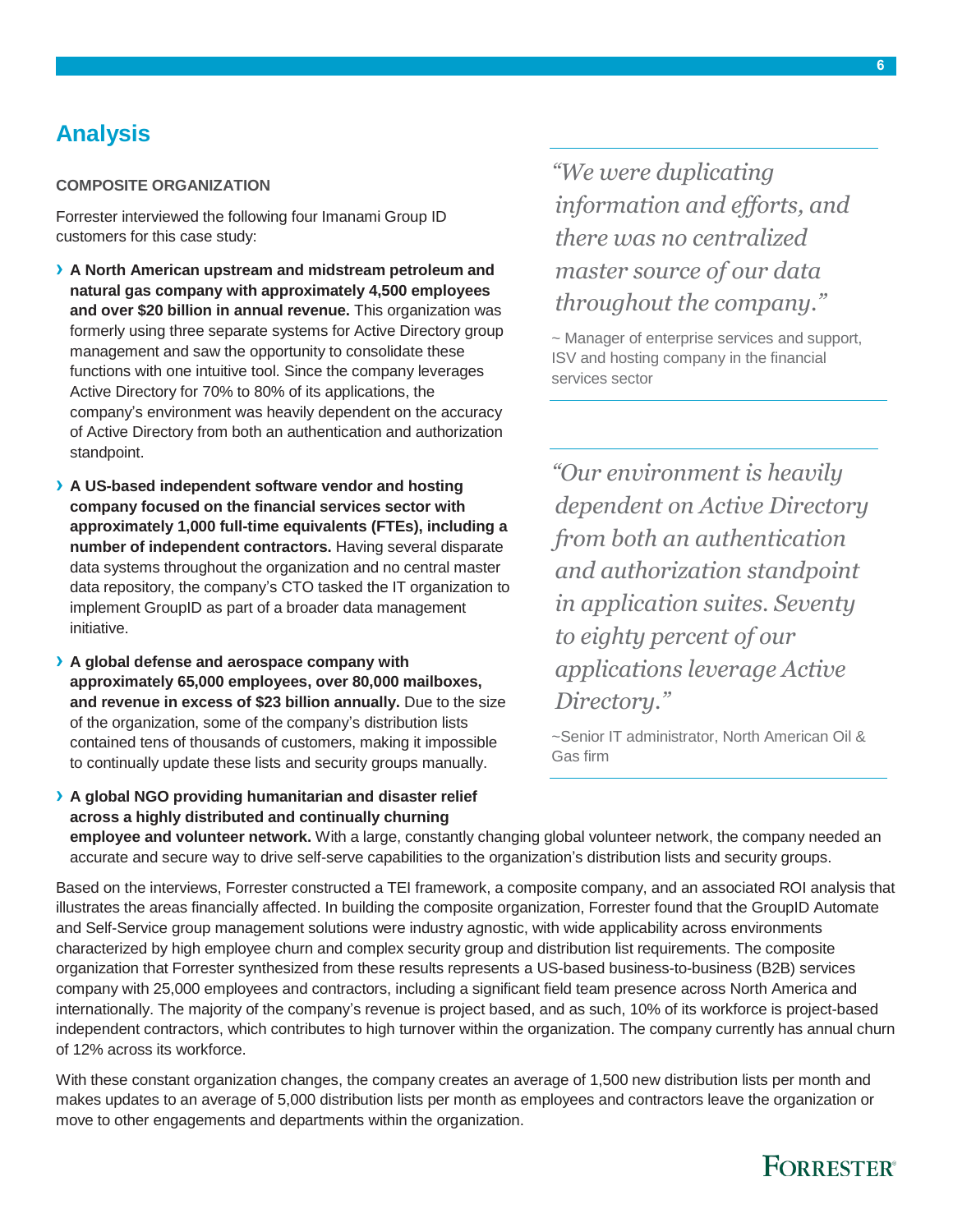#### **INTERVIEW HIGHLIGHTS**

With data security becoming one of the top priorities for organizations, having Active Directory management software can play an important role in the holistic identity management strategy of any organization. By extending authorizations of different applications using Active Directory, Imanami GroupID can help reduce the risk of users with excessive and unnecessary application access, which can trigger audit or compliance issues. One interviewed organization leveraged AD to authorize over 70% of applications, further streamlining its application access management process and maximizing savings. In addition to reducing their security risks, organizations invested in Imanami GroupID to:

- **›** Reduce costs by empowering business and field teams to take ownership over distribution list management.
- **›** Improve distribution list accuracy, ensuring the right people receive the right communications at the right time.
- **›** Speed up application access when onboarding new employees, contractors, or volunteers. This improves their productivity, as they don't have to wait for system access.

The interviews revealed that:

- **› GroupID Self-Service empowers business and field teams to take ownership over their distribution list management.** Interviewed organizations reduced the dependency on their IT team to set up, add, and remove people from the distribution lists. This improved the overall validity of these lists and reduced the duplication of lists, while also helping to delete stale or outdated lists. Prior to implementing GroupID Self-Service, business teams would have to request a ticket through IT when employees would leave the organization or change roles. On average, these tickets would cost \$18 to resolve, and even then distribution lists weren't always getting updated properly. One interviewed organization stated that in one month it made over 6,000 membership changes and 3,700 distribution list updates, leading to over \$175,000 in savings in that one month alone.
- **› GroupID Automate further reduces the need for IT dependency when changes to security groups and distribution lists are required.** With GroupID Automate, organizations were able to create smart distribution lists and smart security groups based on customizable criteria like departments, projects, or functional roles. These smart lists

*"We have smart distribution lists with 20,000 to 30,000 names or even more, and this would be impossible to continually update or modify. GroupID provides distribution lists that would be otherwise impossible to maintain."*

~ System administrator, global defense and aerospace company

would automatically add, remove, and update information associated with each person based on the specified criteria, saving teams over 3 hours per update. In its disaster management services department, one interviewed organization had over 50 distribution lists that required manual updates on a daily basis, as many of its teams included numerous volunteers with constant turnover. Utilizing smart distribution lists, it automated all of the changes based on department ID and employee ID. This saved the organization hours of manual work each day and allowed it to focus on the real disasters it was facing. Furthermore, by automating the security group changes necessary when employees joined the organization or started a new role, the organization could provide employees with the right access to the correct systems, improving productivity and ensuring they could do their jobs on day one.

**› GroupID Automate and Self-Service help to reduce information leakage and improve AD security and governance.**  By shifting the accountability and ownership of distribution list and security group updates to business teams, the accuracy of these lists and groups can be improved. This, in turn, reduces the risk of information being sent by email falling into the wrong hands or being exposed externally. One interviewed organization said that it had over 200 smaller functional

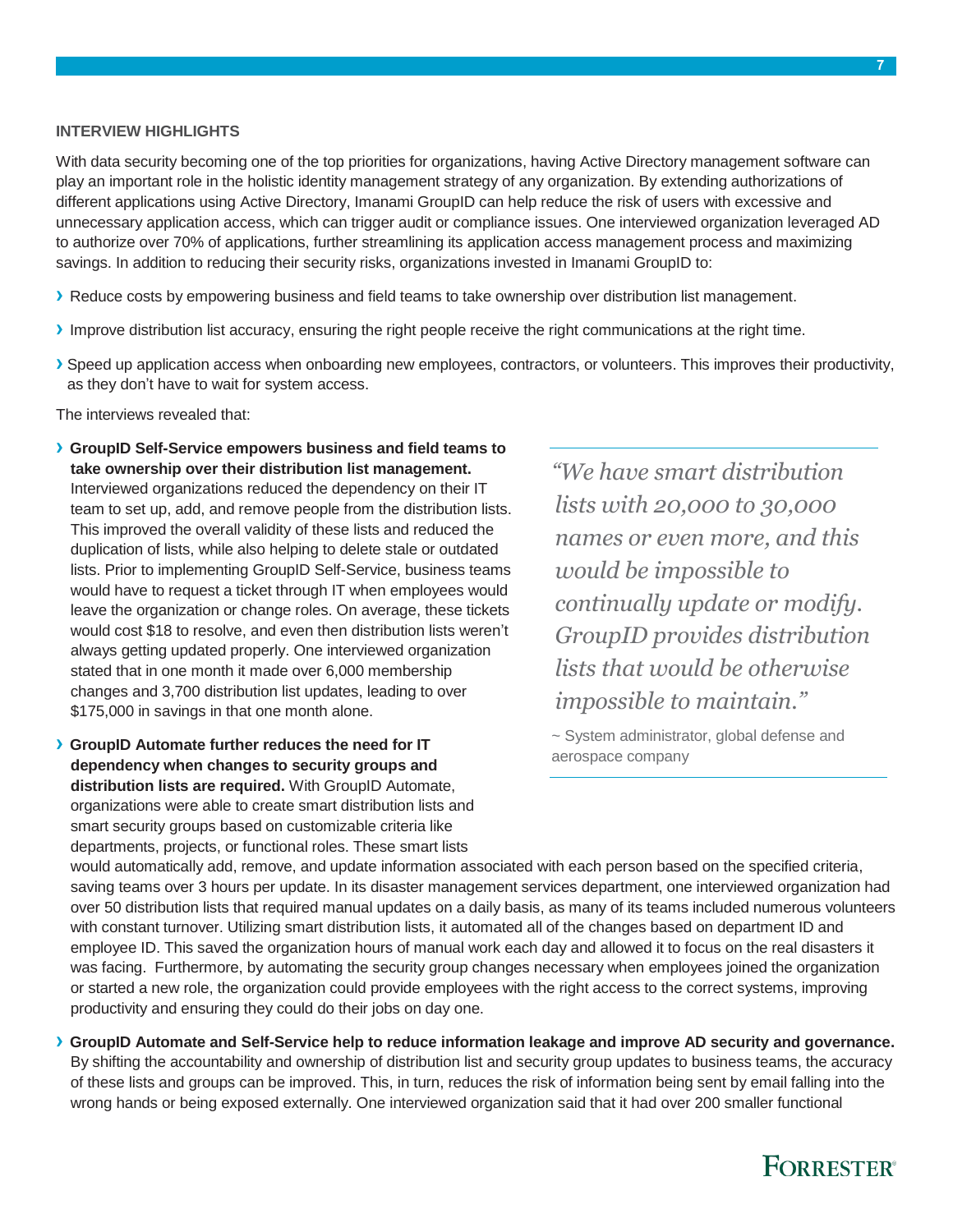security groups and distribution lists, and after an exhaustive audit they were found to be obsolete. These obsolete security groups also pose a threat to organizations, as they create opportunities for the wrong people to have access to systems. It's also important to note that while GroupID empowers teams to take ownership over their distribution list management, they still manage the lists within the guardrails of specific policies and rules, ensuring the organization is not left open to any unnecessary risks.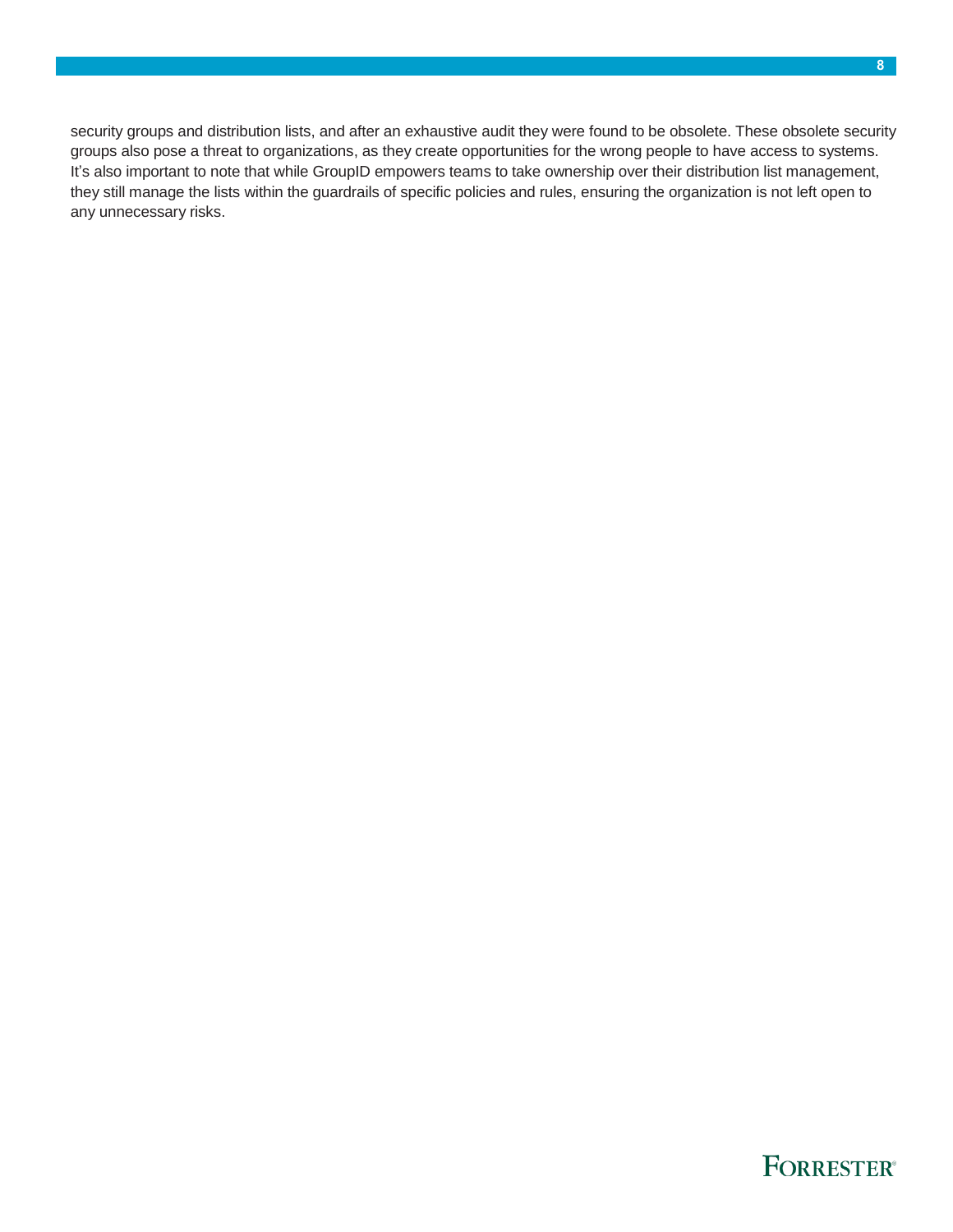#### **BENEFITS**

The composite organization experienced a number of quantified benefits in this case study:

- **›** Group management process efficiencies achieved through automation.
- **›** GroupID self-service support ticket reductions.



#### **Group Management Process Efficiencies Achieved Through Automation**

The composite organization indicated that a key benefit from the GroupID implementation was the process efficiencies the company gained by automating the ongoing management of security groups and distribution lists. Prior to GroupID, the composite organization's centralized IT group was responsible for the ongoing maintenance and management of the company's security groups and distribution lists. Employees within the organization's business units needed to contact IT every time they needed to make changes to a group, including:

- **›** Removing employees from distribution lists and security groups when they discontinued their employment.
- **›** Updating security groups and Active Directory memberships as employees changed roles within the organization.

Before GroupID, administrators within the business units would need to send IT support tickets every time an employee was hired, terminated, or changed roles within the organization, which required duplicative manual efforts by business administrator and IT personnel and created delays and errors within the organization's distribution and security groups. In addition, IT personnel weren't always kept privy to changes in employment status due to constant employee churn, and siloed enterprise systems resulted in logistical and administrative complexity associated with manual maintenance of distribution and security groups. Therefore, the organization had instances where it inadvertently sent out sensitive employee communications to former employees and contractors.

Following the implementation of GroupID's Automate module, the amount of IT staff and business administrator time spent on maintaining and updating the company's security groups and distribution lists was reduced by 22,000 hours annually. The composite organization was able to remove IT from security group and distribution list maintenance by automatically populating these lists with the organization's SQL and Oracle databases and immediately reflecting changes in employment data on security authorizations. As a result, with monthly employee turnover (those ending employment) of 250 people per month, 250 hours per week required to update employee security group and distribution list information for existing employees, and a wage of \$30 per hour for each IT staff and business administrator, the total benefit resulting from group management process efficiencies over the three years was \$2,039,994, before adjusting for risk.

Interviewed organizations provided a broad range of time savings through automation of group management, since organizations adopted GroupID as a means of replacing various point solutions or manual processes. To compensate, this benefit was risk-adjusted and reduced by 10%. As seen in Table 3, the risk and present valueadjusted total benefit resulting from increased process efficiencies over the three years was \$1,519,096. See the section on Risks for more detail on the risk adjustments for GroupID benefits.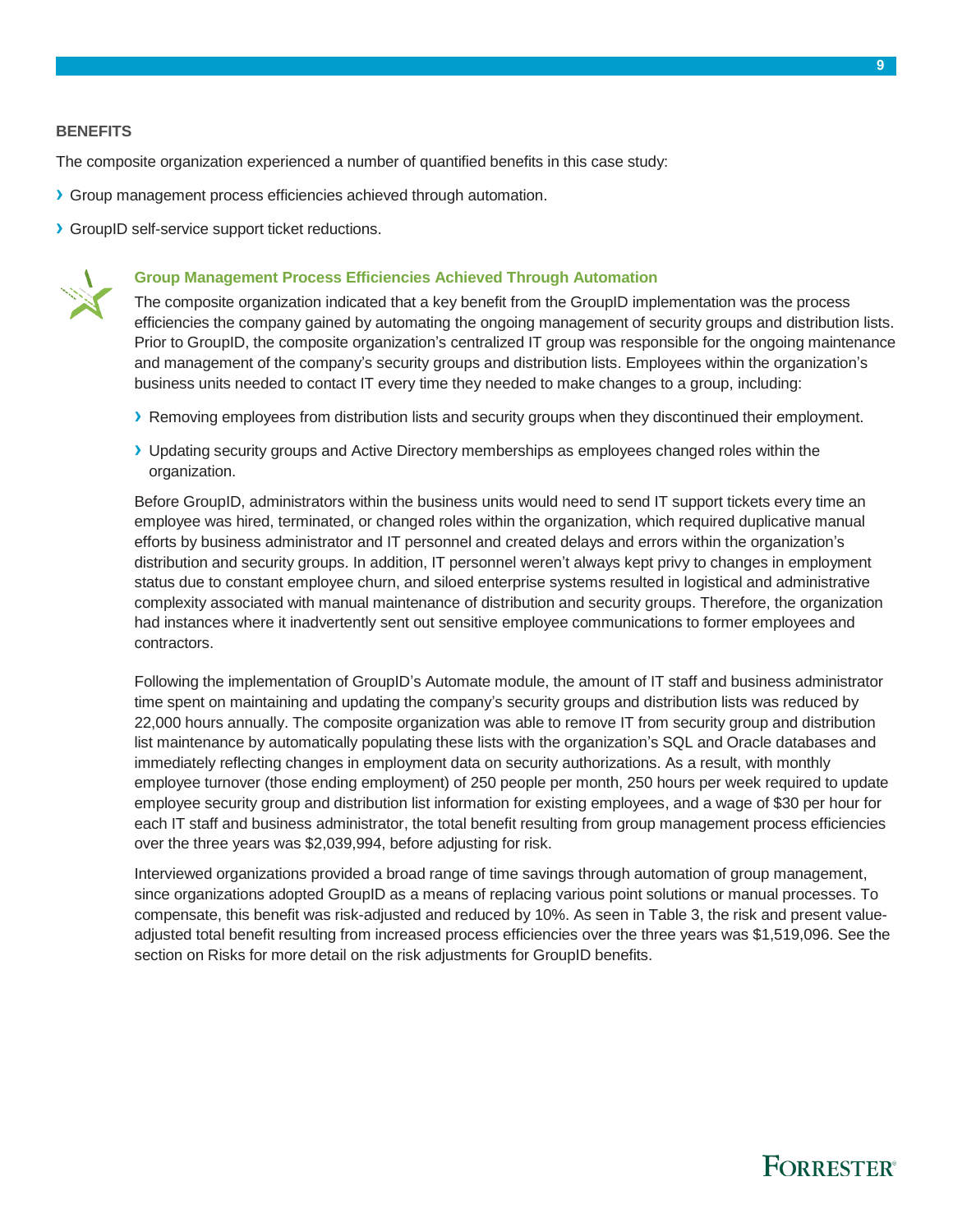#### **TABLE 1**

**GroupID Automation Process Efficiencies** 

| Ref.           | <b>Metric</b>                                                     | <b>Calculation</b>                    | Year 1         | Year <sub>2</sub> | Year <sub>3</sub> |
|----------------|-------------------------------------------------------------------|---------------------------------------|----------------|-------------------|-------------------|
| A1             | Employee turnover per month                                       |                                       | 250            | 250               | 250               |
| A <sub>2</sub> | Average hours saved per update                                    |                                       | 3              | 3                 | 3                 |
| A <sub>3</sub> | Average hourly cost                                               | Fully loaded                          | \$30.00        | \$30.90           | \$31.83           |
| A4             | Months per year                                                   |                                       | 12             | 12                | 12                |
| A <sub>5</sub> | Turnover automation savings                                       | $A1^*A2^*$<br>$A3^*AA$                | \$270,000      | \$278,100         | \$286,443         |
| A6             | <b>Business administrators</b>                                    |                                       | 100            | 100               | 100               |
| A7             | Average hours avoided per week                                    |                                       | $\overline{2}$ | $\overline{2}$    | $\overline{2}$    |
| A8             | <b>IT FTES</b>                                                    |                                       | 10             | 10                | 10 <sup>1</sup>   |
| A <sub>9</sub> | Average hours avoided per week                                    |                                       | 5              | 5                 | 5                 |
| A10            | Weeks per year                                                    |                                       | 52             | 52                | 52                |
| A11            | Average hourly employee cost                                      | <b>Fully loaded</b>                   | \$30.00        | \$30.90           | \$31.83           |
| A12            | Automate employee data change<br>savings                          | $(A6*A7*A10*A11)+$<br>(A8*A9*A10*A11) | \$390,000      | \$401,700         | \$413,751         |
| At             | GroupID automation process<br>efficiencies                        | $A5+A12$                              | \$660,000      | \$679,800         | \$700,194         |
|                | Risk adjustment                                                   | ↓10%                                  |                |                   |                   |
| Atr            | <b>GroupID automation process</b><br>efficiencies (risk-adjusted) |                                       | \$594,000      | \$611,820         | \$630,175         |

Source: Forrester Research, Inc.



#### **GroupID Self-Serve Support Ticket Reduction**

GroupID allowed the composite organization to get IT out of group management by shifting accountability for ongoing responsibility of security group and distribution list development and maintenance from IT to administrators in the business units in which these groups reside. Prior to deploying GroupID's Self-Service module, business operators had to create help desk support tickets every time they needed to create or make updates to a distribution list or security group.

By cutting out the middleman, the organization was able to lower its IT support ticket requests, reduce the number of misrouted technical support requests, and empower the data owners most familiar with the groups, saving the company both time and money. As shown in Table 2, the total value of this benefit was \$4,339,624 over three years before adjusting for risk.

Companies interviewed for the study provided a broad range of time and cost efficiencies achieved through selfserve group management, as this is dependent on the number of smart distribution lists created annually and the degree of IT involvement in ongoing group creation and management of security groups and distribution lists. To compensate for this variance, this benefit was risk-adjusted and reduced by 10%. As seen in Table 3, the risk and present value-adjusted total benefit resulting from a reduction in IT support tickets over the three years was \$3,231,531.

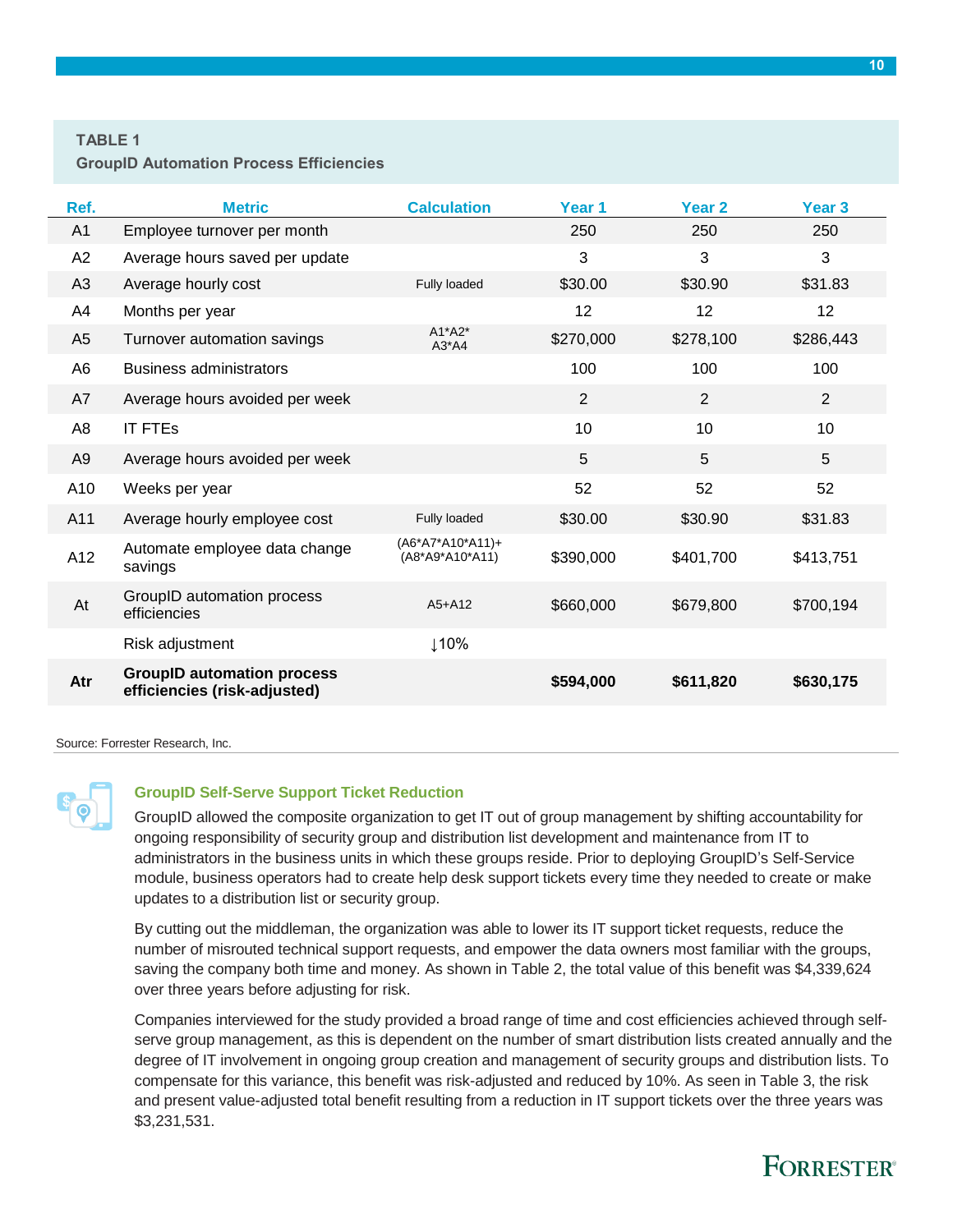#### **TABLE 2**

**GroupID Self-Serve Support Ticket Reductions**

| Ref.           | <b>Metric</b>                                                              | <b>Calculation</b> | Year 1      | Year <sub>2</sub> | Year <sub>3</sub> |
|----------------|----------------------------------------------------------------------------|--------------------|-------------|-------------------|-------------------|
| <b>B1</b>      | New distribution lists created<br>per month                                |                    | 1,500       | 1,500             | 1,500             |
| <b>B2</b>      | Average cost avoided per<br>ticket                                         |                    | \$18.00     | \$18.54           | \$19.10           |
| B <sub>3</sub> | Months per year                                                            |                    | 12          | 12                | 12                |
| <b>B4</b>      | Self-service distribution list<br>creation savings                         | B1*B2*B3           | \$324,000   | \$333,720         | \$343,732         |
| B <sub>5</sub> | Distribution list updates per<br>month                                     |                    | 5,000       | 5,000             | 5,000             |
| B <sub>6</sub> | Average cost avoided per call                                              |                    | \$18.00     | \$18.54           | \$19.10           |
| B7             | Months per year                                                            |                    | 12          | 12 <sup>2</sup>   | 12                |
| B <sub>8</sub> | Self-service distribution list<br>update savings                           | B5*B6*B7           | \$1,080,000 | \$1,112,400       | \$1,145,772       |
| <b>Bt</b>      | GroupID self-serve support<br>ticket reductions                            | B4+B8              | \$1,404,000 | \$1,446,120       | \$1,489,504       |
|                | Risk adjustment                                                            | ↓10%               |             |                   |                   |
| <b>Btr</b>     | <b>GroupID self-serve support</b><br>ticket reductions (risk-<br>adjusted) |                    | \$1,263,600 | \$1,301,508       | \$1,340,553       |
|                |                                                                            |                    |             |                   |                   |

Source: Forrester Research, Inc.

#### **Total Benefits**

Table 3 shows the total of all benefits across the two areas listed above, as well as present values discounted at 10%. Over three years, the composite organization expects risk-adjusted total benefits to be a PV of \$4,750,627.

#### **TABLE 3**

**Total Benefits (Risk-Adjusted)**

| Ref.       | <b>Benefit</b>                                  | Year 1      | Year 2      | Year 3      | Total       | <b>Present</b><br>Value |  |  |
|------------|-------------------------------------------------|-------------|-------------|-------------|-------------|-------------------------|--|--|
| Atr        | GroupID automation<br>process efficiencies      | \$594,000   | \$611,820   | \$630,175   | \$1,835,995 | \$1,519,096             |  |  |
| <b>Btr</b> | GroupID self-serve support<br>ticket reductions | \$1,263,600 | \$1,301,508 | \$1,340,553 | \$3,905,661 | \$3,231,531             |  |  |
|            | <b>Total benefits (risk-</b><br>adjusted)       | \$1,857,600 | \$1,913,328 | \$1,970,728 | \$5,741,656 | \$4,750,627             |  |  |
|            | Source: Forrester Research, Inc.                |             |             |             |             |                         |  |  |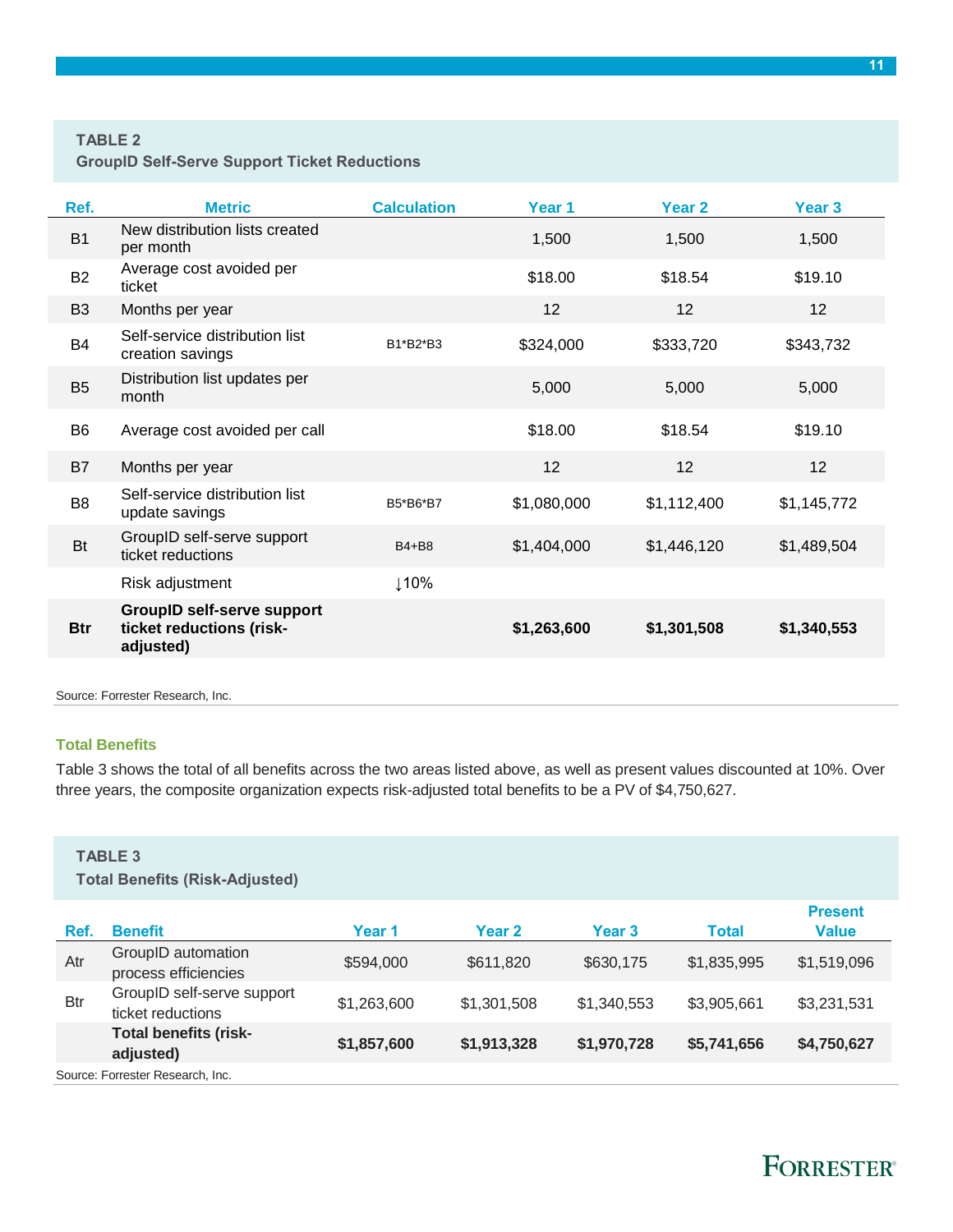#### **COSTS**

The composite organization experienced a number of costs associated with the GroupID solution:

- **›** Imanami software licensing and maintenance fees.
- **›** Internal labor cost for system integration and deployment.
- **›** Change management and training expenses.

These represent the mix of internal and external costs experienced by the composite organization for acquisition, initial planning, implementation, and ongoing maintenance associated with the Imanami GroupID group management solution.



#### **Software Licensing And Maintenance Fees**

Software licensing fees for GroupID were incurred during the initial implementation period. With 25,000 active GroupID users, the composite organization incurred perpetual software licensing fees for GroupID's Automate and Self-Service modules, totaling \$253,350, or approximately \$6 per user. In subsequent years, we applied an annual maintenance fee calculated as 25% of the initial software licensing fee, amounting to an annual maintenance cost of \$70,375.

Software licensing costs vary from organization to organization, considering different licensing agreements, what other products may be licensed from the same vendor, and other discounts. To compensate for these elements, this cost was risk-adjusted up by 10%. The risk-adjusted cost of software licenses and the associated annual maintenance contracts over the three years was \$510,923.

#### **TABLE 4**

#### **Software Licensing And Maintenance Fees**

| Ref.           | <b>Metric</b>                                | <b>Calculation</b>                          | <b>Initial</b> | Year 1   | Year 2   | Year <sub>3</sub> |
|----------------|----------------------------------------------|---------------------------------------------|----------------|----------|----------|-------------------|
| C <sub>1</sub> | Number of users                              |                                             | 25,000         |          |          |                   |
| C <sub>2</sub> | Automate initial cost per user               |                                             | \$5.63         |          |          |                   |
|                | C3 Self-Service initial cost per user        |                                             | \$5.63         |          |          |                   |
| C4             | Multiproduct discount                        |                                             | 10%            |          |          |                   |
| C <sub>5</sub> | Total Imanami initial software cost          | $C1^{\ast}C2^{\ast}(1-$<br>C4)+C1*C3*(1-C4) | \$253,350      |          |          |                   |
|                | C6 Annual support fee percent                |                                             |                | 25%      | 25%      | 25%               |
|                | C7 Annual Automate support cost              | $C1*C2*C6$                                  |                | \$35,188 | \$35,188 | \$35,188          |
| C8             | Self-Service support cost                    | C1*C3*C6                                    |                | \$35,188 | \$35,188 | \$35,188          |
|                | Ct License and support cost                  | $C5+C7+C8$                                  | \$253,350      | \$70,375 | \$70,375 | \$70,375          |
|                | Risk adjustment                              | ↑10%                                        |                |          |          |                   |
| Ctr            | License and support cost (risk-<br>adjusted) |                                             | \$278,685      | \$77,413 | \$77,413 | \$77,413          |
|                | Source: Forrester Research, Inc.             |                                             |                |          |          |                   |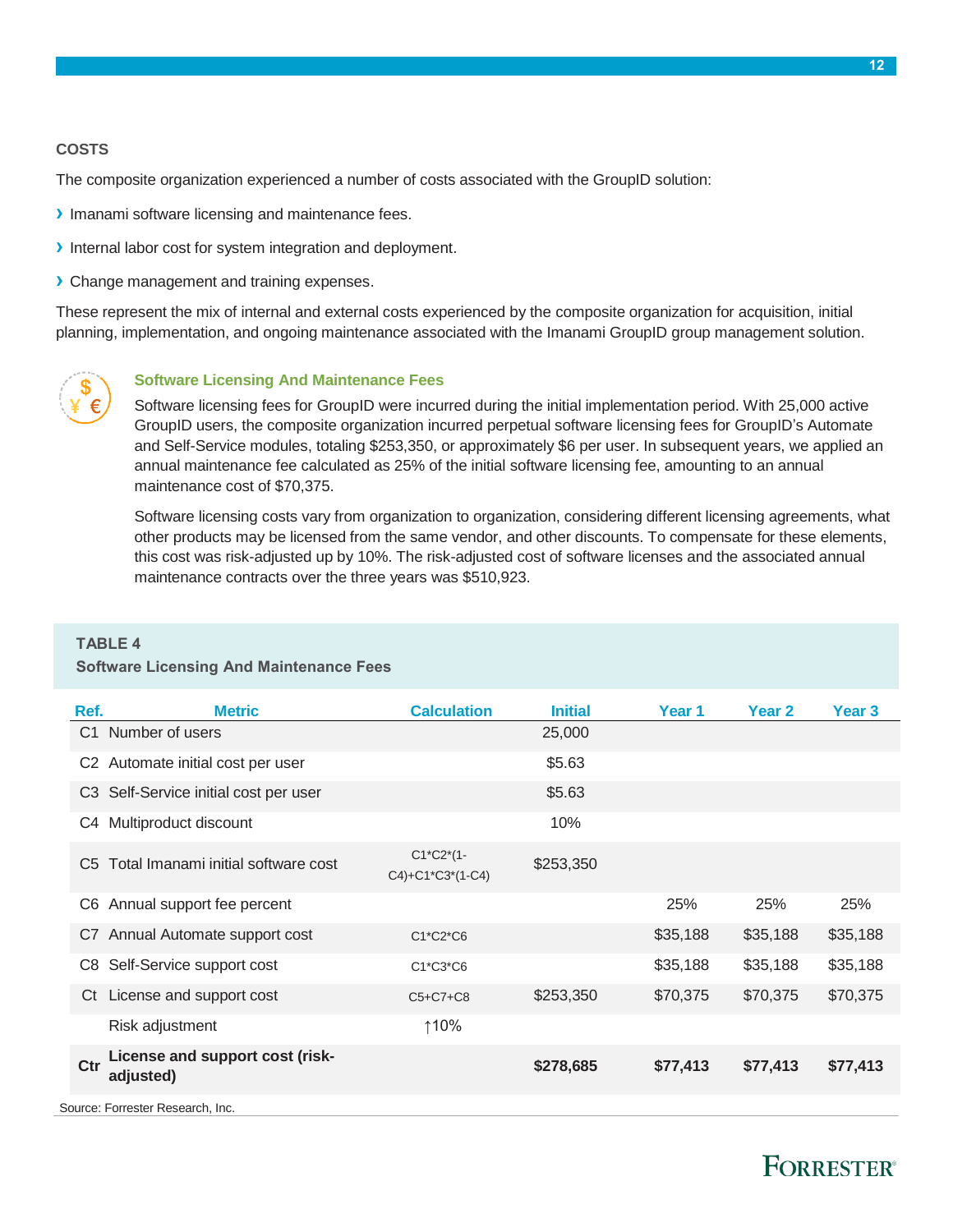#### **Internal Labor Cost For System Integration And Deployment**

This represents the initial, one-time project costs experienced by the composite organization for evaluation, planning, integration, and deployment of GroupID's Self-Service and Automate modules. During initial planning and deployment, the composite organization integrated GroupID with the multiple internal data sources, configured the self-service portal, and performed system validation and testing. Implementation of the GroupID modules required a time commitment of two FTEs at a fully loaded hourly cost of \$30 per hour over a threemonth timeframe. The total labor cost during the deployment phase of the project was estimated at \$28,800.

We risk-adjusted the labor expense upward by 10% to account for variations in salary and amount of time required to successfully deploy an organizationwide group management solution. The risk-adjusted cost of internal labor for system deployment was \$31,680.

#### **TABLE 5**

#### **Internal Labor Cost For System Integration And Deployment**

| Ref.           | <b>Metric</b>                           | <b>Calculation</b> | <b>Initial</b> | Year 1 | Year <sub>2</sub> | Year 3 |
|----------------|-----------------------------------------|--------------------|----------------|--------|-------------------|--------|
| D <sub>1</sub> | Months to implement                     |                    | 3              |        |                   |        |
| D <sub>2</sub> | <b>FTEs</b>                             |                    | 2              |        |                   |        |
| D <sub>3</sub> | Average FTE cost per hour               | Fully loaded       | \$30           |        |                   |        |
| D4             | Hours per month                         |                    | 160            |        |                   |        |
| Dt             | Implementation cost                     | D1*D2*D3*D4        | \$28,800       | \$0    | \$0               | \$0    |
|                | Risk adjustment                         | ↑10%               |                |        |                   |        |
| Dtr            | Implementation cost (risk-<br>adjusted) |                    | \$31,680       | \$0    | \$0               | \$0    |

Source: Forrester Research, Inc.



#### **Change Management And Training Expenses**

During the initial deployment of GroupID, the composite organization tasked a change management team to set up the structure to automate security groups and distribution lists and delegate accountability and responsibility for ongoing group management to the line-of-business data owner. In order to accomplish this, a team of 88 employees participated in 25 hours of meetings each and spent an additional 10 hours each working independently on tasks related to the group management initiative. Elements of this change management program included normalization and standardization of department names and abbreviations, analysis and rationalization of existing security groups and distribution lists, assignment of business leaders to each group and list, and setup of expiration dates and other parameters for each group.

As part of the process of delegating away accountability and responsibility for group management through the Self-Service module, IT developed knowledge-based articles and demo videos and invested in corporate communications to assist the accountable business operators in getting used to and using the tool effectively. These costs are embedded in the estimated 10 workload hours per employee (row E3). We risk-adjusted the change management and training expense upward by 15% to reflect variance in executive-level salaries and the amount of time required to discuss and agree upon a standard set of normalized security groups, distribution lists, and department abbreviations.

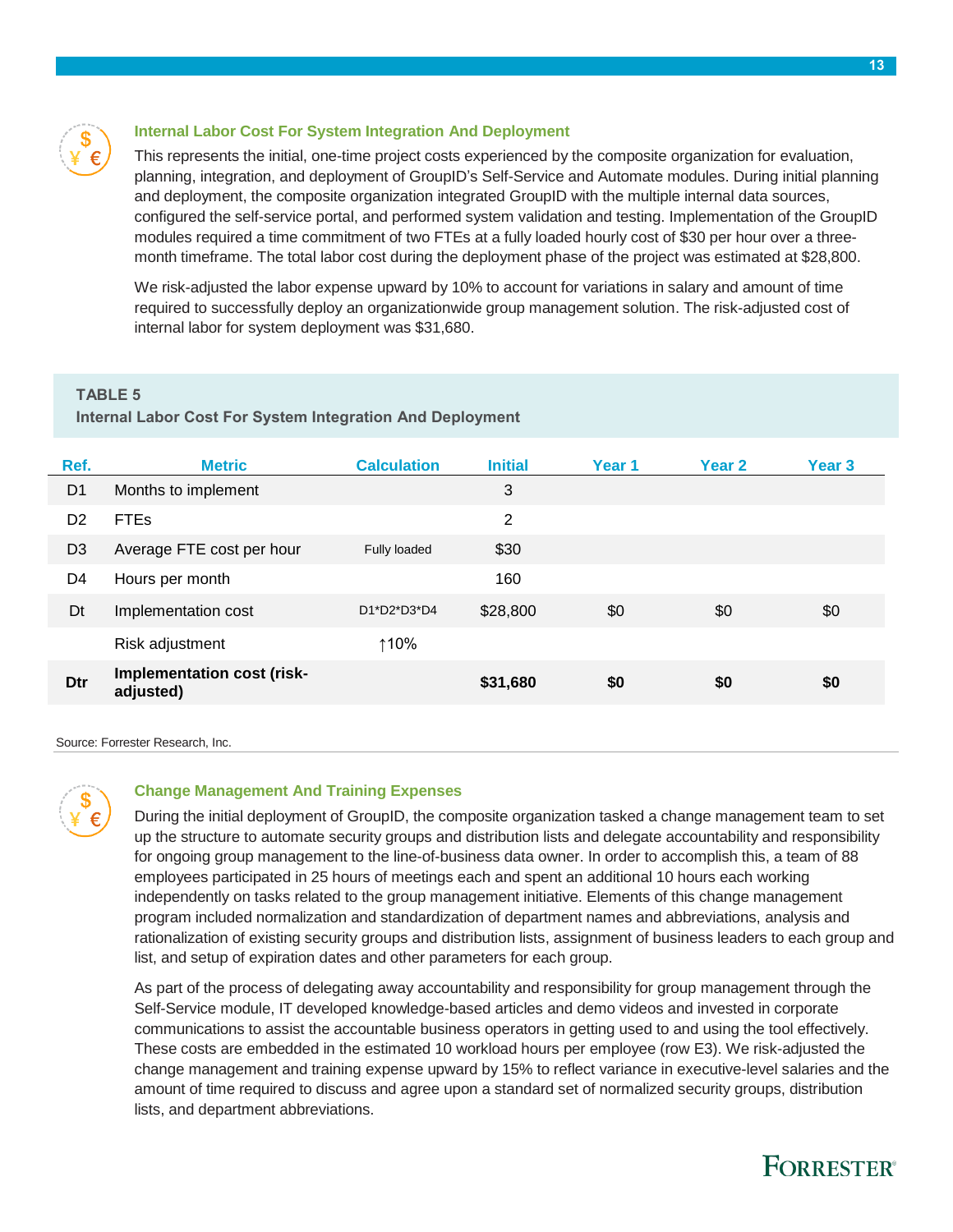#### **TABLE 6**

**Change Management And Training Expense** 

| Ref.           | <b>Metric</b>                                    | <b>Calculation</b>                  | <b>Initial</b> | Year 1 | Year 2 | Year 3 |
|----------------|--------------------------------------------------|-------------------------------------|----------------|--------|--------|--------|
| E1             | Employees required for change<br>management      |                                     | 88             |        |        |        |
| E <sub>2</sub> | Meeting hours per person                         |                                     | 25             |        |        |        |
| E <sub>3</sub> | Workload hours per person                        |                                     | 10             |        |        |        |
| E4             | Training material creation                       |                                     | 1              |        |        |        |
| E <sub>5</sub> | Average employee cost per<br>hour                |                                     | \$65           |        |        |        |
| Et             | Change management cost                           | $E1*(E2+E3+E4)^*$<br>E <sub>5</sub> | \$205,920      | \$0    | \$0    | \$0    |
|                | Risk adjustment                                  | ↑15%                                |                |        |        |        |
| Etr            | <b>Change management cost</b><br>(risk-adjusted) |                                     | \$236,808      | \$0    | \$0    | \$0    |

Source: Forrester Research, Inc.

#### **Total Costs**

Table 7 shows the total of all costs as well as associated present values (PVs), discounted at 10%. Over three years, the composite organization expects total costs to be a PV of slightly under \$740,000.

|      | <b>TABLE 7</b><br><b>Total Costs (Risk-Adjusted)</b> |                |          |                   |                   |              |                      |  |  |
|------|------------------------------------------------------|----------------|----------|-------------------|-------------------|--------------|----------------------|--|--|
| Ref. | <b>Cost Category</b>                                 | <b>Initial</b> | Year 1   | Year <sub>2</sub> | Year <sub>3</sub> | <b>Total</b> | <b>Present Value</b> |  |  |
| Ctr  | License and support cost                             | \$278,685      | \$77.413 | \$77.413          | \$77.413          | \$510,923    | \$471.199            |  |  |
| Dtr  | Implementation cost                                  | \$31.680       | \$0      | \$0               | \$0               | \$31,680     | \$31,680             |  |  |
| Etr  | Change management<br>cost                            | \$236,808      | \$0      | \$0               | \$0               | \$236,808    | \$236,808            |  |  |
|      | Total costs (risk-<br>adjusted)                      | \$547,173      | \$77,413 | \$77,413          | \$77,413          | \$779,411    | \$739,687            |  |  |

Source: Forrester Research, Inc.

#### **FLEXIBILITY**

Flexibility, as defined by TEI, represents an investment in additional capacity or capability that could be turned into business benefit for some future additional investment. This provides an organization with the "right" or the ability to engage in future initiatives but not the obligation to do so. There are multiple scenarios in which a customer might choose to implement GroupID and later realize additional uses and business opportunities. Flexibility would also be quantified when evaluated as part of a specific project (described in more detail in Appendix A).

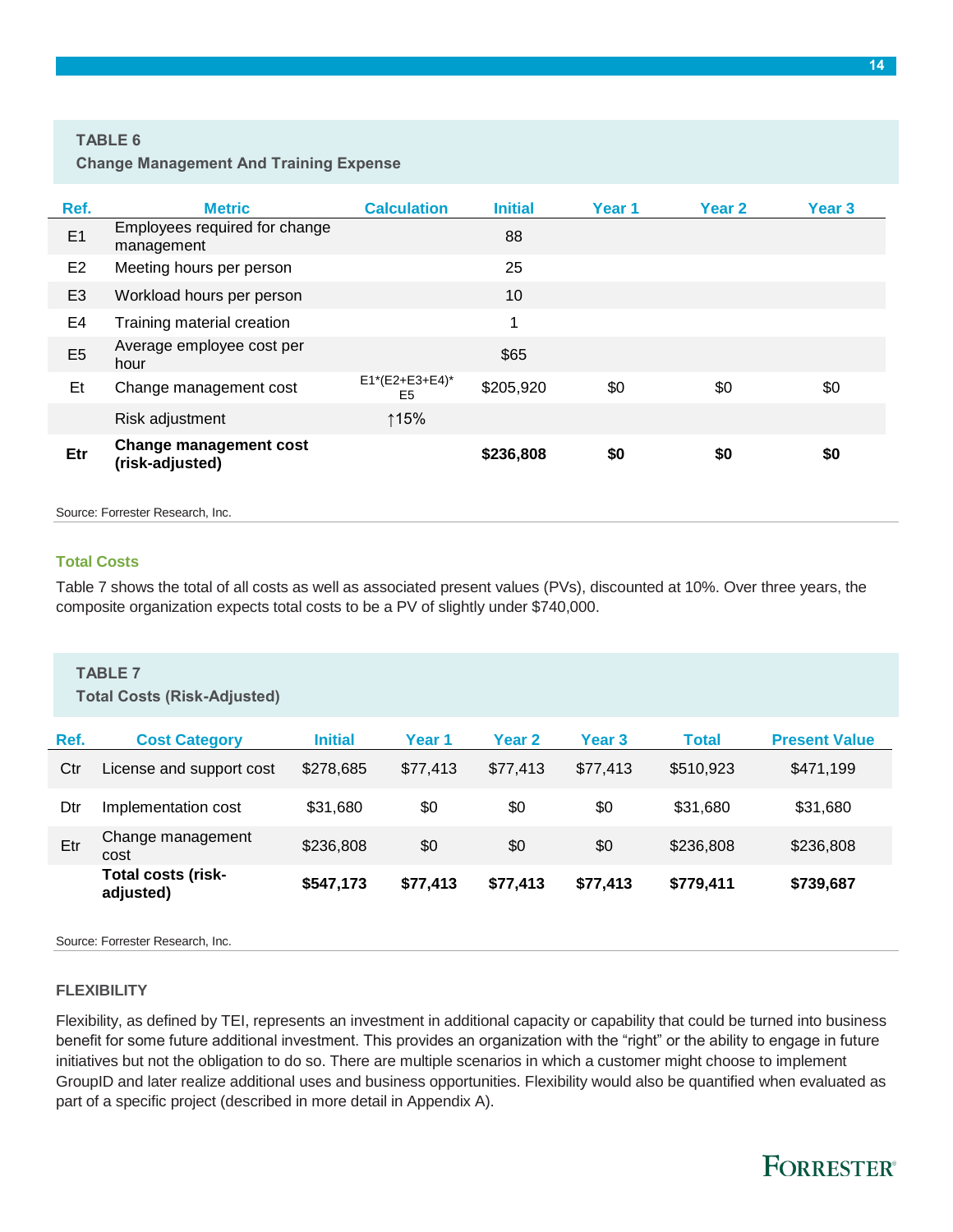The composite organization implemented GroupID's Automate and Self-Service modules as part of a broader strategic initiative around master data management and self-service driven by its CTO. As such, the company is considering use of additional GroupID tools, including the Synchronize module to ensure accuracy between Active Directory and the company's payroll and expense enterprise systems.

The composite organization is also exploring additional ways to automate group creation by building an approval workflow, in an effort to further reduce IT's involvement in group management.

#### **RISKS**

Forrester defines two types of risk associated with this analysis: "implementation risk" and "impact risk." Implementation risk is the risk that a proposed investment in GroupID may deviate from the original or expected requirements, resulting in higher costs than anticipated. Impact risk refers to the risk that the business or technology needs of the organization may not be met by the investment in GroupID, resulting in lower overall total benefits. The greater the uncertainty, the wider the potential range of outcomes for cost and benefit estimates.

### **TABLE 8**

#### **Benefit And Cost Risk Adjustments**

| <b>Benefits</b>                                           | <b>Adjustment</b> |
|-----------------------------------------------------------|-------------------|
| GroupID automation process efficiencies                   | $\bigvee$ 10%     |
| GroupID self-serve support ticket reductions              | $\bigvee$ 10%     |
|                                                           |                   |
| <b>Costs</b>                                              | <b>Adjustment</b> |
| Software licensing and maintenance fees                   | $\bigwedge$ 10%   |
| Internal labor cost for system integration and deployment | $\triangle$ 10%   |
| Change management and training expense                    | $\spadesuit$ 15%  |
|                                                           |                   |

Source: Forrester Research, Inc.

Quantitatively capturing implementation risk and impact risk by directly adjusting the financial estimate results provides more meaningful and accurate estimates and a more accurate projection of the ROI. In general, risks affect costs by raising the original estimates, and they affect benefits by reducing the original estimates. The risk-adjusted numbers should be taken as "realistic" expectations since they represent the expected values considering risk.

The following impact risks that affect benefits are:

- **›** Automation process efficiencies attributable to GroupID will vary according to the exact nature and type of manual or point solution.
- **›** GroupID self-serve ticket reductions are dependent on the number of smart distribution lists created annually and the degree of IT involvement in ongoing group creation and management.

The following implementation risks that affect costs are:

**›** Software licensing and maintenance fees vary relative to different licensing agreements, what other products may be licensed from the same vendor, and other discounts.

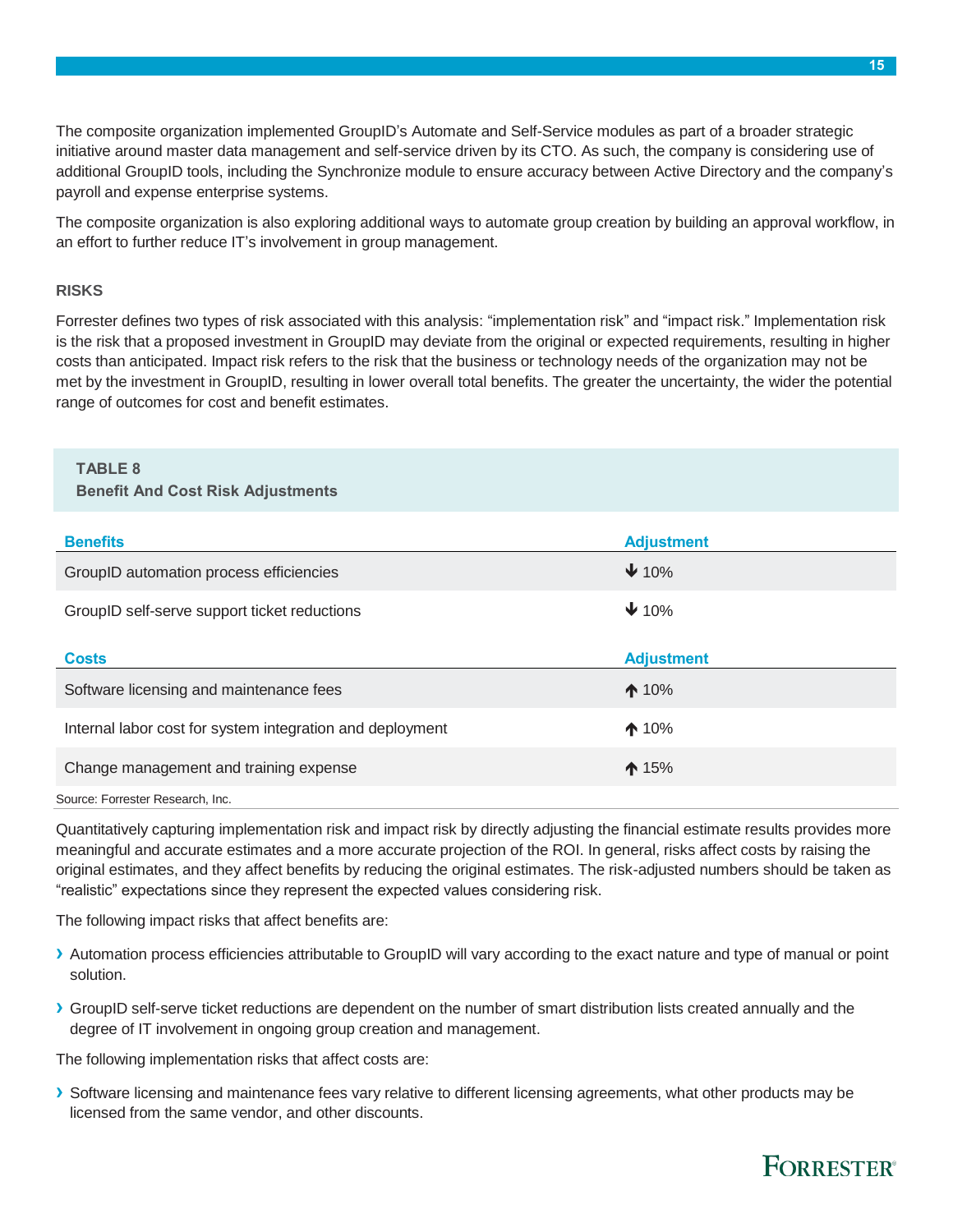- **›** The internal labor cost for system integration and deployment will vary with the actual number and position of people working on the project and the amount of time spent working on the project.
- **›** The change management and training expense will vary according to team composition, executive-level salaries, and the time required to reach a consensus on a standard group management taxonomy.

Table 8 shows the values used to adjust for risk and uncertainty in the cost and benefit estimates for the composite organization. Readers are urged to apply their own risk ranges based on their own degree of confidence in the cost and benefit estimates.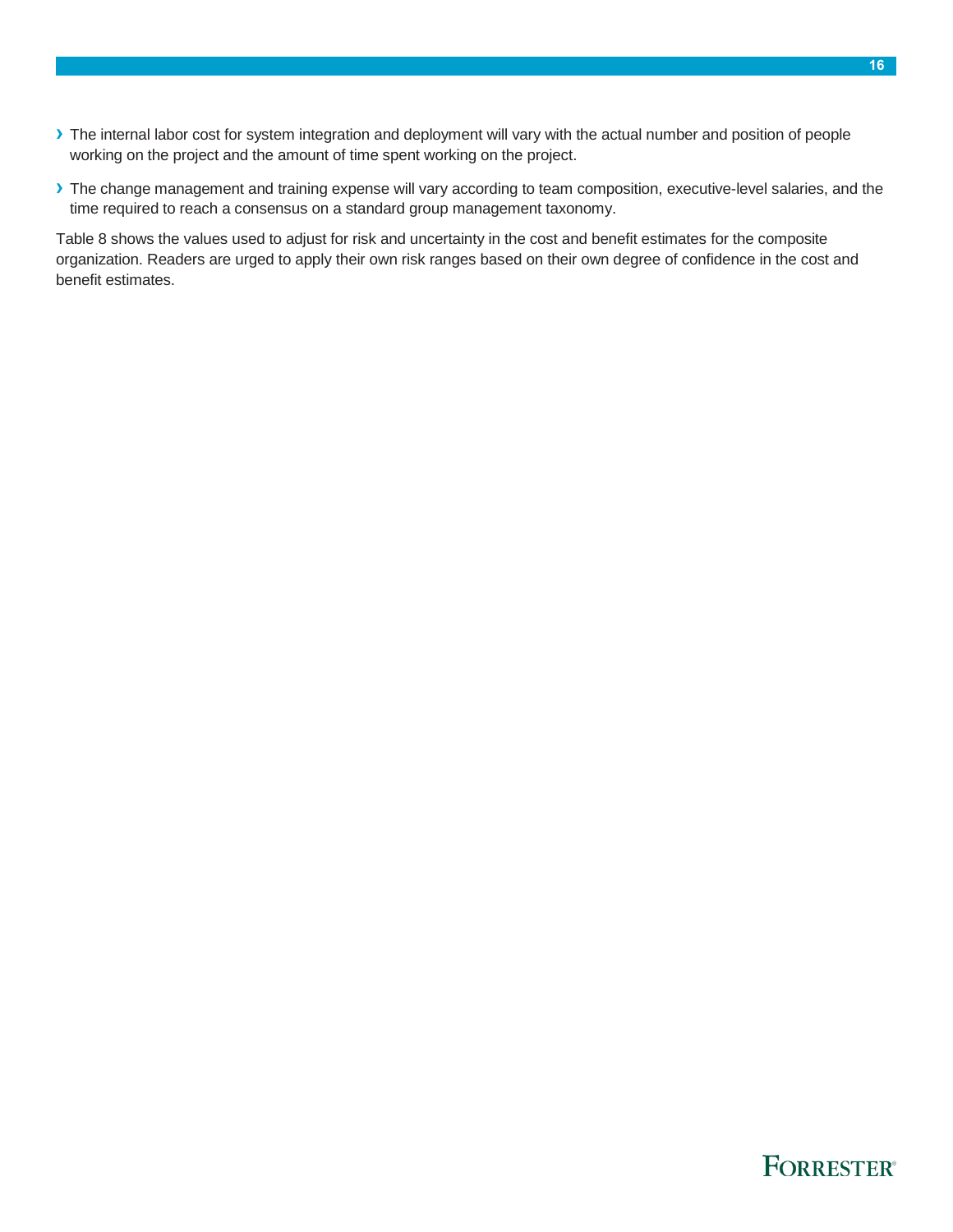### <span id="page-16-0"></span>**Financial Summary**

The financial results calculated in the Benefits and Costs sections can be used to determine the ROI, NPV, and payback period for the composite organization's investment in GroupID.

Table 9 below shows the risk-adjusted ROI, NPV, and payback period values. These values are determined by applying the risk-adjustment values from Table 8 in the Risks section to the unadjusted results in each relevant cost and benefit section.

### **FIGURE 3**

**Cash Flow Chart (Risk-Adjusted)**



#### **Financial Analysis (risk-adjusted)**

Source: Forrester Research, Inc.

#### **TABLE 9**

**Cash Flow (Risk-Adjusted)**

| <b>Summary</b>                   | <b>Initial</b> | Year 1      | Year 2      | Year 3      | <b>Total</b> | <b>Present Value</b> |  |  |
|----------------------------------|----------------|-------------|-------------|-------------|--------------|----------------------|--|--|
| Costs                            | (\$547,173)    | (\$77,413)  | (\$77,413)  | (\$77,413)  | (\$779,411)  | (\$739,687)          |  |  |
| <b>Benefits</b>                  | \$0            | \$1,857,600 | \$1,913,328 | \$1,970,728 | \$5,741,656  | \$4,750,627          |  |  |
| Net benefits                     | (\$547,173)    | \$1,780,187 | \$1,835,915 | \$1,893,315 | \$4,962,245  | \$4,010,940          |  |  |
| <b>ROI</b>                       |                |             |             |             |              | 542%                 |  |  |
| Payback period                   |                |             |             |             |              | 3.7 months           |  |  |
| Source: Forrester Research, Inc. |                |             |             |             |              |                      |  |  |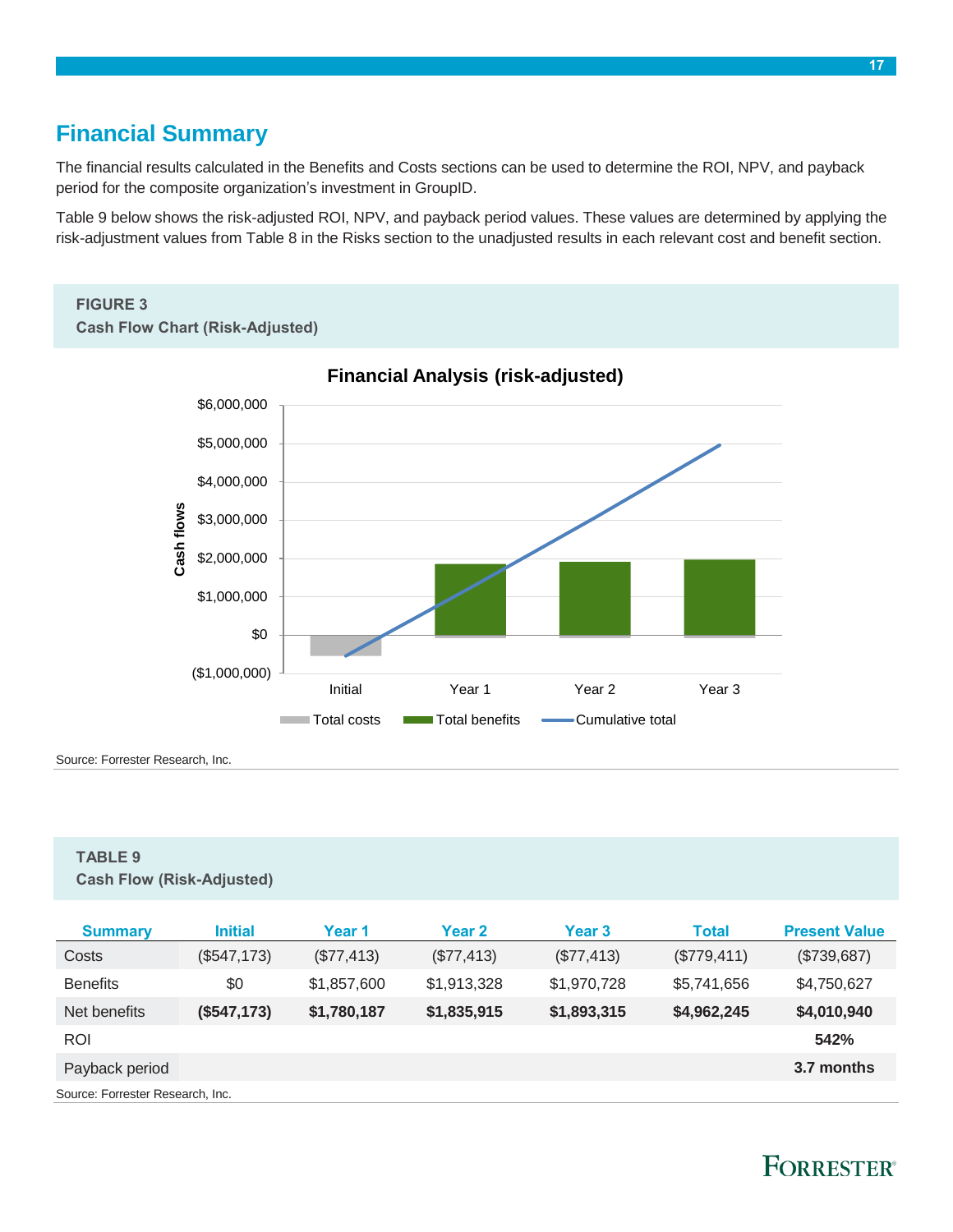### <span id="page-17-0"></span>**Imanami GroupID: Overview**

The following information is provided by Imanami. Forrester has not validated any claims and does not endorse Imanami or its offerings.

Imanami strives to simplify the complex problems associated with managing Active Directory effectively with software that is simple. The GroupID platform breaks down the management of Active Directory into component parts with modular solutions. Those modular solutions are simple to install and configure, and once they are installed and configured they are easy for administrators to administer and for end users to use.

The GroupID platform consists of five separate and independently licensed modules. Each works as a standalone solution to problems with Active Directory management, and they integrate with each other to provide a complete identity and group management software suite.

The suite provides powerful solutions with an extremely lightweight footprint on the enterprise — and not just from a hardware perspective. GroupID can be installed, configured, and maintained by existing IT staff and without the need for an expensive and time-consuming third-party implementation team.

Imanami's simple solutions are easy for administrators and IT professionals to learn and adopt. If your end users can use a web browser, they can use this software.

Two of the five GroupID modules were a focus in this report — namely, GroupID Automate and GroupID Self-Service. Below is a summary of their specific benefits.

#### **GROUPID AUTOMATE**

GroupID Automate allows administrators to automate security and distribution groups in Active Directory. Automate applies a simple-to-use LDAP filter that is available both as a GUI or a PowerShell command to query attributes in Active Directory. Automate also provides a simple interface for managing exceptions. GroupID Automate can also consume data from external data sources such as Oracle and SQL Server to determine membership in Active Directory groups.

It allows you to easily create dynamically nested groups called Dynasties. In just a few clicks, you can create dynamic groups that represent the hierarchy of your organization. Customize the familial nature of your nested groups or use one of the builtin templates. The geographical template, for example, allows you to create a group to reflect every country, state/province, and city in your Active Directory.

By using the dynamic groups that Automate creates and maintains, user experience is vastly improved. Your users are automatically included in the distribution groups, which provides them with the information that they need. They are also automatically included in the security groups, which gives them the access they need to do their jobs, all without IT having to intervene.

These dynamic groups may also be used to maintain accurate membership in other systems like SharePoint.

Automating groups also improves security. When users move within the organization, dynamic groups ensure that their memberships move with them. And when users leave the organization, their group membership ends as well.

#### **GROUPID SELF-SERVICE**

GroupID Self-Service allows IT administrators to delegate the management of certain AD attributes and group management to end users. This delegation is highly configurable and customizable and provides powerful tools to define who can see what, who can change what, and who must authorize which changes. Self-Service also provides a complete and businessfriendly record of those changes visible to both users and administrators.

From the Self-Service portal, users may join a group, leave a group, create a group, and manage the membership of a group that they own. All of those actions can be restricted or have workflow placed upon them.

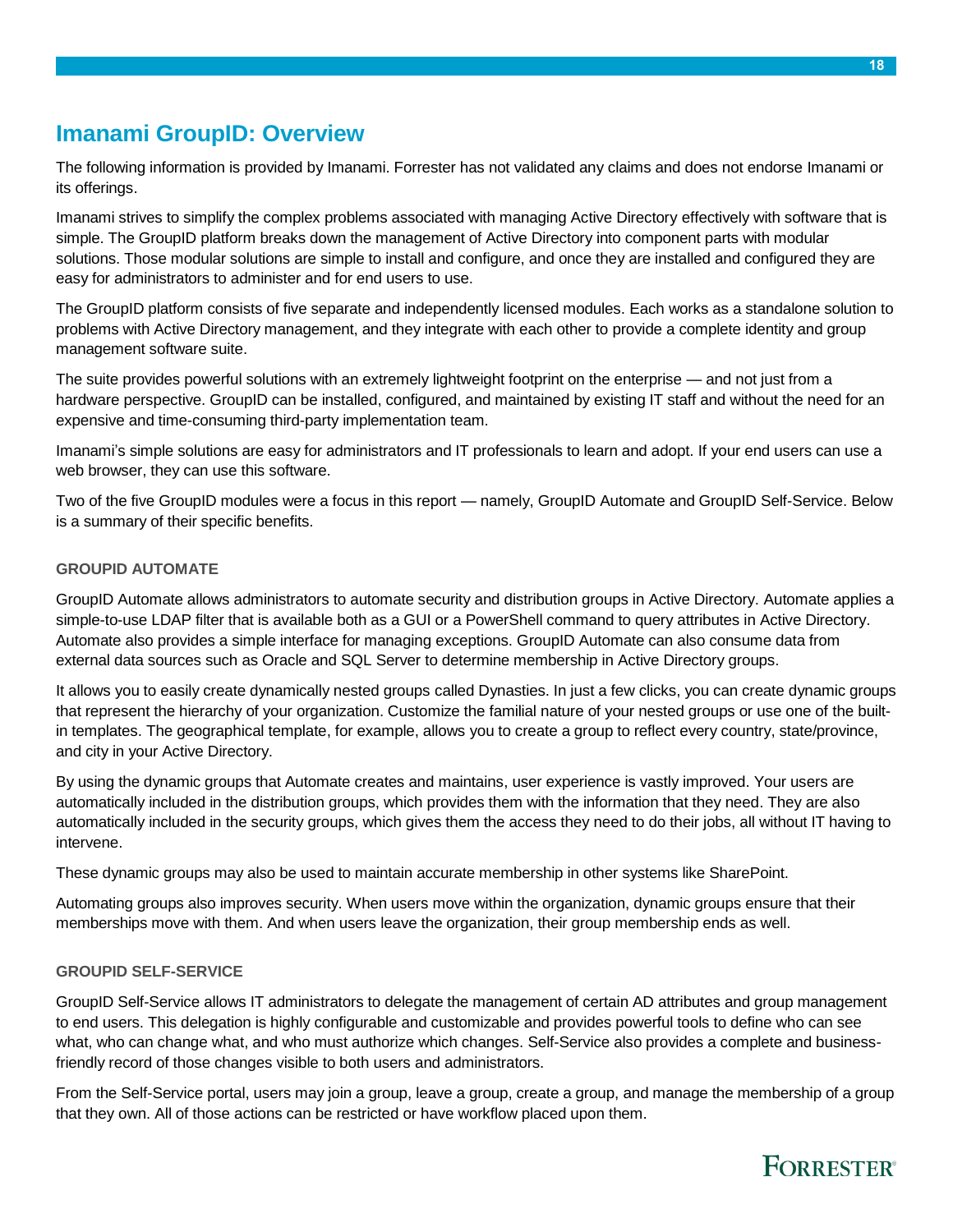As with Automate, Active Directory groups that are managed by Self-Service may be used by other systems such as SharePoint. Integrating GroupID with SharePoint allows an end user to see and manage SharePoint site permissions and access granted through an Active Directory group.

Here again, IT is able to dramatically reduce the calls to the support organization while at the same time providing a more responsive service to the business by allowing it to manage this function itself.

Regular attestation of a group is key to ensuring accuracy of group membership even with automation. Ongoing attestation ensures the applicability of the group's original purpose, along with validation of important group attributes. GroupID Self-Service allows an administrator to set group life-cycle policies on each group individually or establish a default policy based on where the group is created. Coupled with attestation, enforcement of attestation through expiration processes ensures action.



### GroupID

Source: Imanami

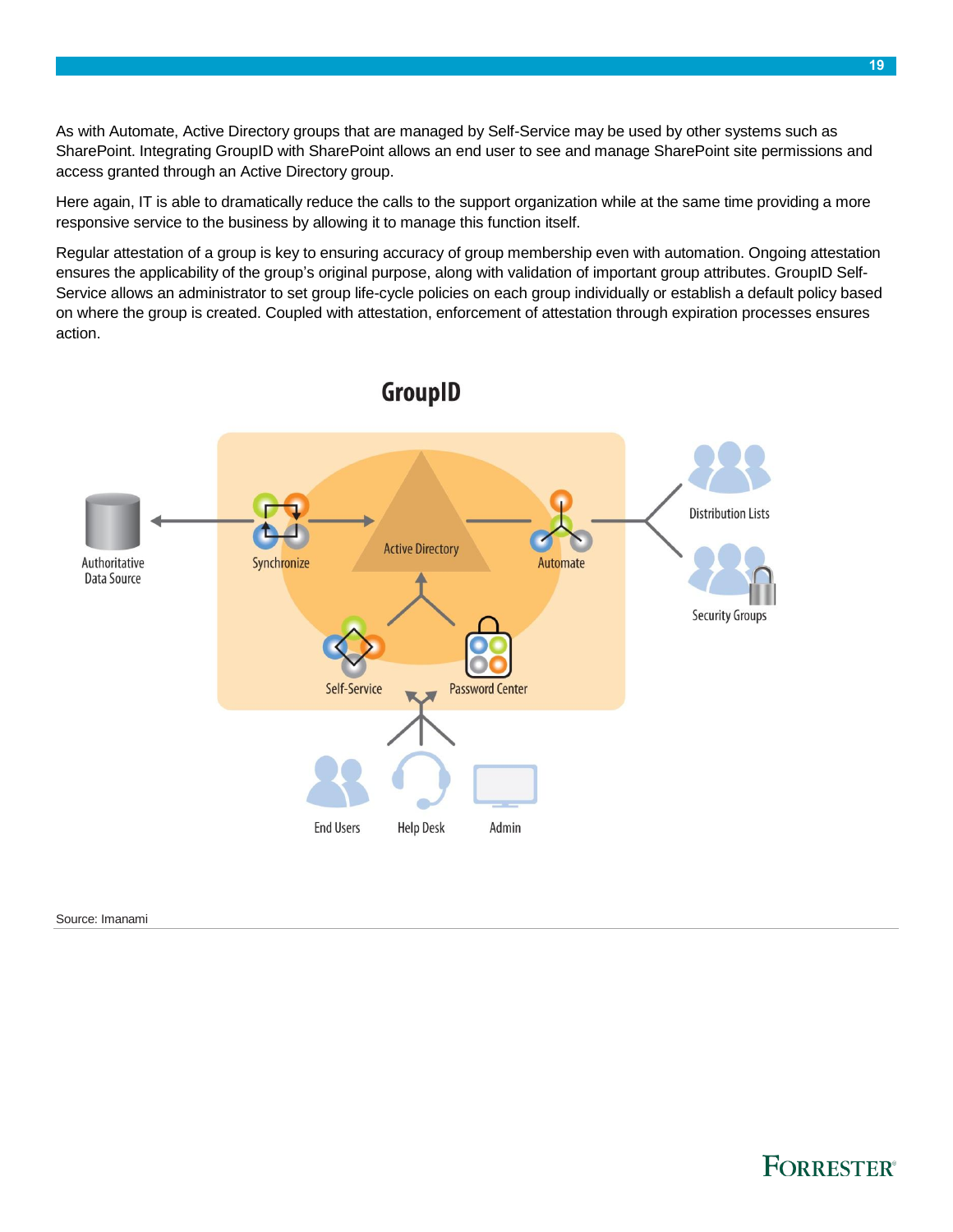### <span id="page-19-0"></span>**Appendix A: Total Economic Impact™ Overview**

Total Economic Impact is a methodology developed by Forrester Research that enhances a company's technology decisionmaking processes and assists vendors in communicating the value proposition of their products and services to clients. The TEI methodology helps companies demonstrate, justify, and realize the tangible value of IT initiatives to both senior management and other key business stakeholders. TEI assists technology vendors in winning, serving, and retaining customers.

The TEI methodology consists of four components to evaluate investment value: benefits, costs, flexibility, and risks.

#### **BENEFITS**

Benefits represent the value delivered to the user organization — IT and/or business units — by the proposed product or project. Often, product or project justification exercises focus just on IT cost and cost reduction, leaving little room to analyze the effect of the technology on the entire organization. The TEI methodology and the resulting financial model place equal weight on the measure of benefits and the measure of costs, allowing for a full examination of the effect of the technology on the entire organization. Calculation of benefit estimates involves a clear dialogue with the user organization to understand the specific value that is created. In addition, Forrester also requires that there be a clear line of accountability established between the measurement and justification of benefit estimates after the project has been completed. This ensures that benefit estimates tie back directly to the bottom line.

#### **COSTS**

Costs represent the investment necessary to capture the value, or benefits, of the proposed project. IT or the business units may incur costs in the form of fully burdened labor, subcontractors, or materials. Costs consider all the investments and expenses necessary to deliver the proposed value. In addition, the cost category within TEI captures any incremental costs over the existing environment for ongoing costs associated with the solution. All costs must be tied to the benefits that are created.

#### **FLEXIBILITY**

Within the TEI methodology, direct benefits represent one part of the investment value. While direct benefits can typically be the primary way to justify a project, Forrester believes that organizations should be able to measure the strategic value of an investment. Flexibility represents the value that can be obtained for some future additional investment building on top of the initial investment already made. For instance, an investment in an enterprise wide upgrade of an office productivity suite can potentially increase standardization (to increase efficiency) and reduce licensing costs. However, an embedded collaboration feature may translate to greater worker productivity if activated. The collaboration can only be used with additional investment in training at some future point. However, having the ability to capture that benefit has a PV that can be estimated. The flexibility component of TEI captures that value.

#### **RISKS**

Risks measure the uncertainty of benefit and cost estimates contained within the investment. Uncertainty is measured in two ways: 1) the likelihood that the cost and benefit estimates will meet the original projections and 2) the likelihood that the estimates will be measured and tracked over time. TEI risk factors are based on a probability density function known as "triangular distribution" to the values entered. At a minimum, three values are calculated to estimate the risk factor around each cost and benefit.

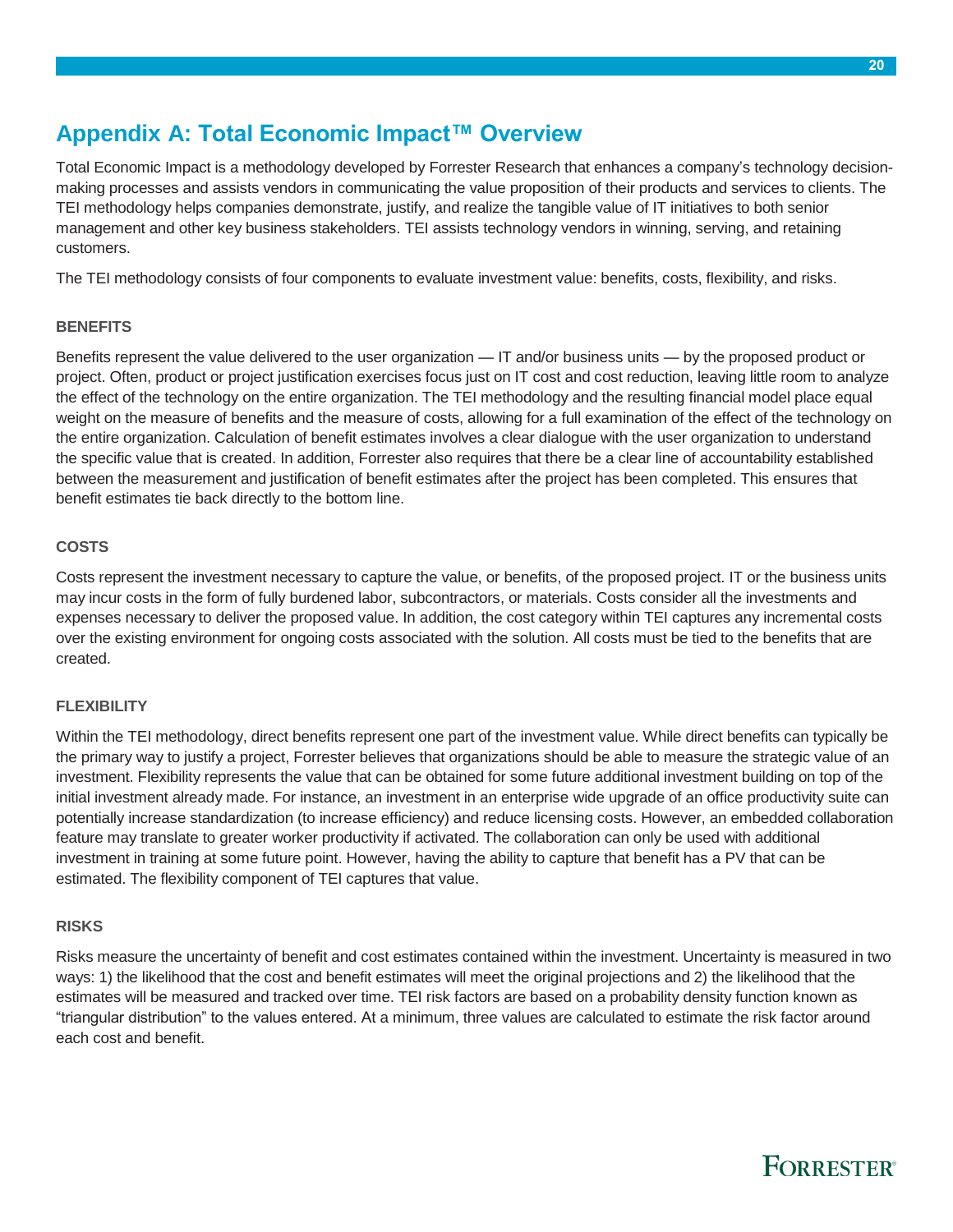## <span id="page-20-0"></span>**Appendix B: Forrester And The Age Of The Customer**

Your technology-empowered customers now know more than you do about your products and services, pricing, and reputation. Your competitors can copy or undermine the moves you take to compete. The only way to win, serve, and retain customers is to become customer-obsessed.

A customer-obsessed enterprise focuses its strategy, energy, and budget on processes that enhance knowledge of and engagement with customers and prioritizes these over maintaining traditional competitive barriers.

### **CMOs and CIOs must work together to create this companywide transformation.**



Forrester has a four-part blueprint for strategy in the age of the customer, including the following imperatives to help establish new competitive advantages:



Transform the customer experience to gain sustainable competitive advantage.



Accelerate your digital business with new technology strategies that fuel business growth.



Embrace the mobile mind shift by giving customers what they want, when they want it.



Turn (big) data into business insights through innovative analytics.

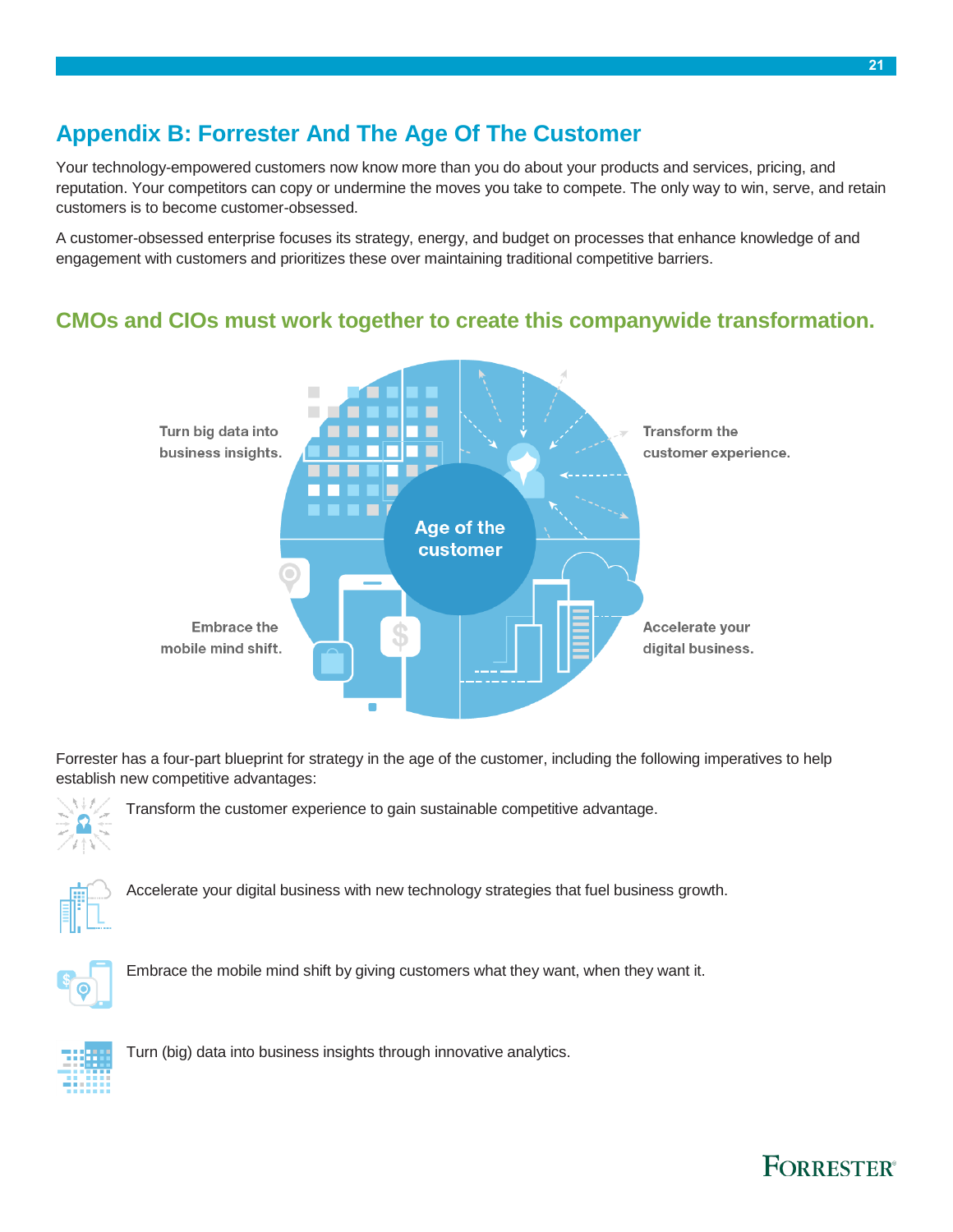### <span id="page-21-0"></span>**Appendix C: Glossary**

**Discount rate:** The interest rate used in cash flow analysis to take into account the time value of money. Companies set their own discount rate based on their business and investment environment. Forrester assumes a yearly discount rate of 10% for this analysis. Organizations typically use discount rates between 8% and 16% based on their current environment. Readers are urged to consult their respective organizations to determine the most appropriate discount rate to use in their own environment.

**Net present value (NPV):** The present or current value of (discounted) future net cash flows given an interest rate (the discount rate). A positive project NPV normally indicates that the investment should be made, unless other projects have higher NPVs.

**Present value (PV):** The present or current value of (discounted) cost and benefit estimates given at an interest rate (the discount rate). The PV of costs and benefits feed into the total NPV of cash flows.

**Payback period:** The breakeven point for an investment. This is the point in time at which net benefits (benefits minus costs) equal initial investment or cost.

**Return on investment (ROI):** A measure of a project's expected return in percentage terms. ROI is calculated by dividing net benefits (benefits minus costs) by costs.

#### **A NOTE ON CASH FLOW TABLES**

The following is a note on the cash flow tables used in this study (see the example table below). The initial investment column contains costs incurred at "time 0" or at the beginning of Year 1. Those costs are not discounted. All other cash flows in years 1 through 3 are discounted using the discount rate at the end of the year. PV calculations are calculated for each total cost and benefit estimate. NPV calculations are not calculated until the summary tables are the sum of the initial investment and the discounted cash flows in each year.

Sums and present value calculations of the Total Benefits, Total Costs, and Cash Flow tables may not exactly add up, as some rounding may occur.

| <b>TABLE [EXAMPLE]</b><br><b>Example Table</b> |                    |        |        |        |
|------------------------------------------------|--------------------|--------|--------|--------|
| Ref.<br><b>Metric</b>                          | <b>Calculation</b> | Year 1 | Year 2 | Year 3 |
|                                                |                    |        |        |        |
| Source: Forrester Research, Inc.               |                    |        |        |        |